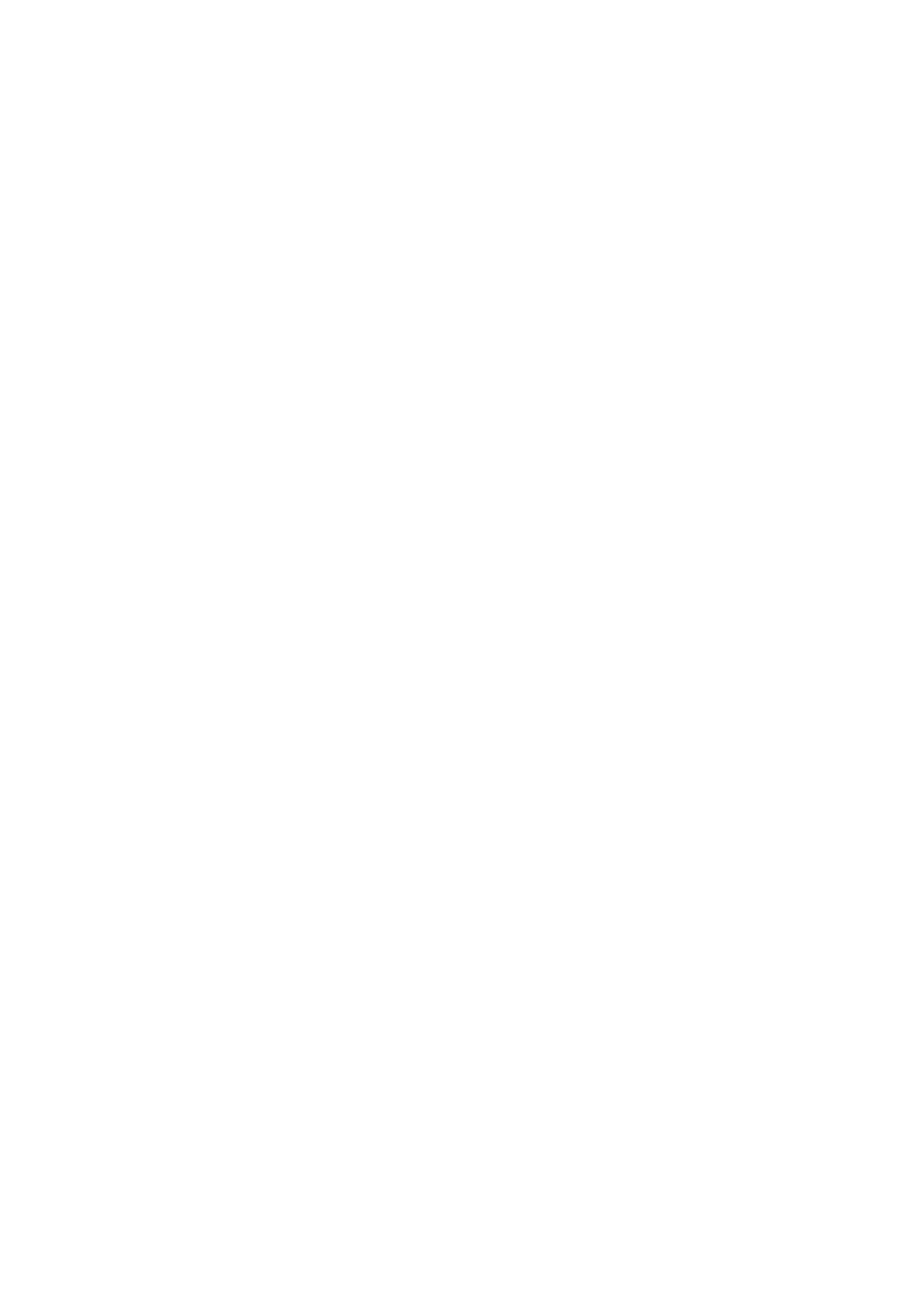**EUROPEAN UNIVERSITY INSTITUTE, FLORENCE DEPARTMENT OF ECONOMICS**

*Price Discrimination in the Concert Industry* 

**PASCAL COURTY and MARIO PAGLIERO**

EUI Working Paper **ECO** 2009/05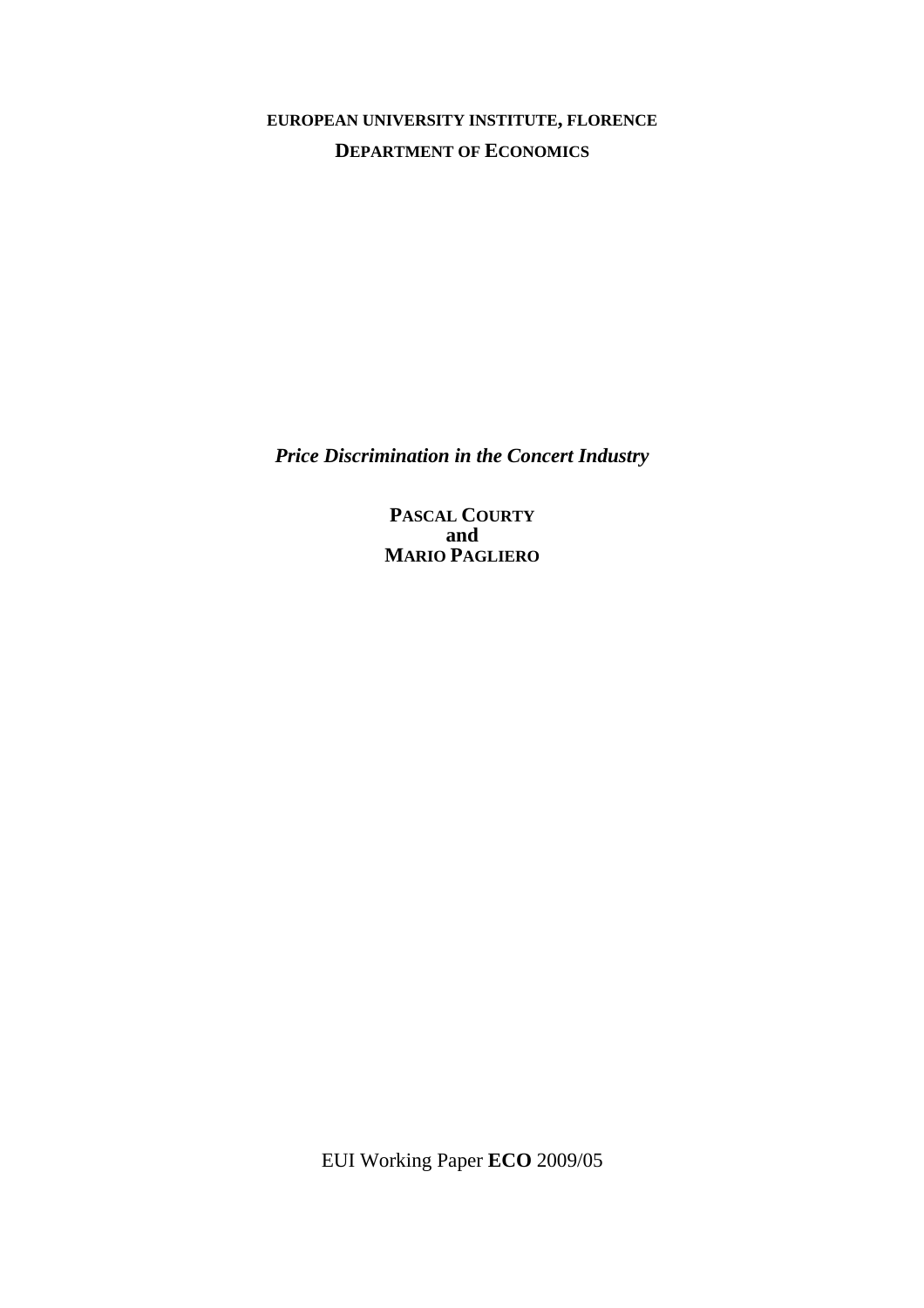This text may be downloaded for personal research purposes only. Any additional reproduction for other purposes, whether in hard copy or electronically, requires the consent of the author(s), editor(s). If cited or quoted, reference should be made to the full name of the author(s), editor(s), the title, the working paper or other series, the year, and the publisher.

The author(s)/editor(s) should inform the Economics Department of the EUI if the paper is to be published elsewhere, and should also assume responsibility for any consequent obligation(s).

ISSN 1725-6704

© 2009 Pascal Courty and Mario Pagliero

Printed in Italy European University Institute Badia Fiesolana I – 50014 San Domenico di Fiesole (FI) Italy [www.eui.eu](http://www.eui.eu/)  [cadmus.eui.eu](http://www.eui.eu/)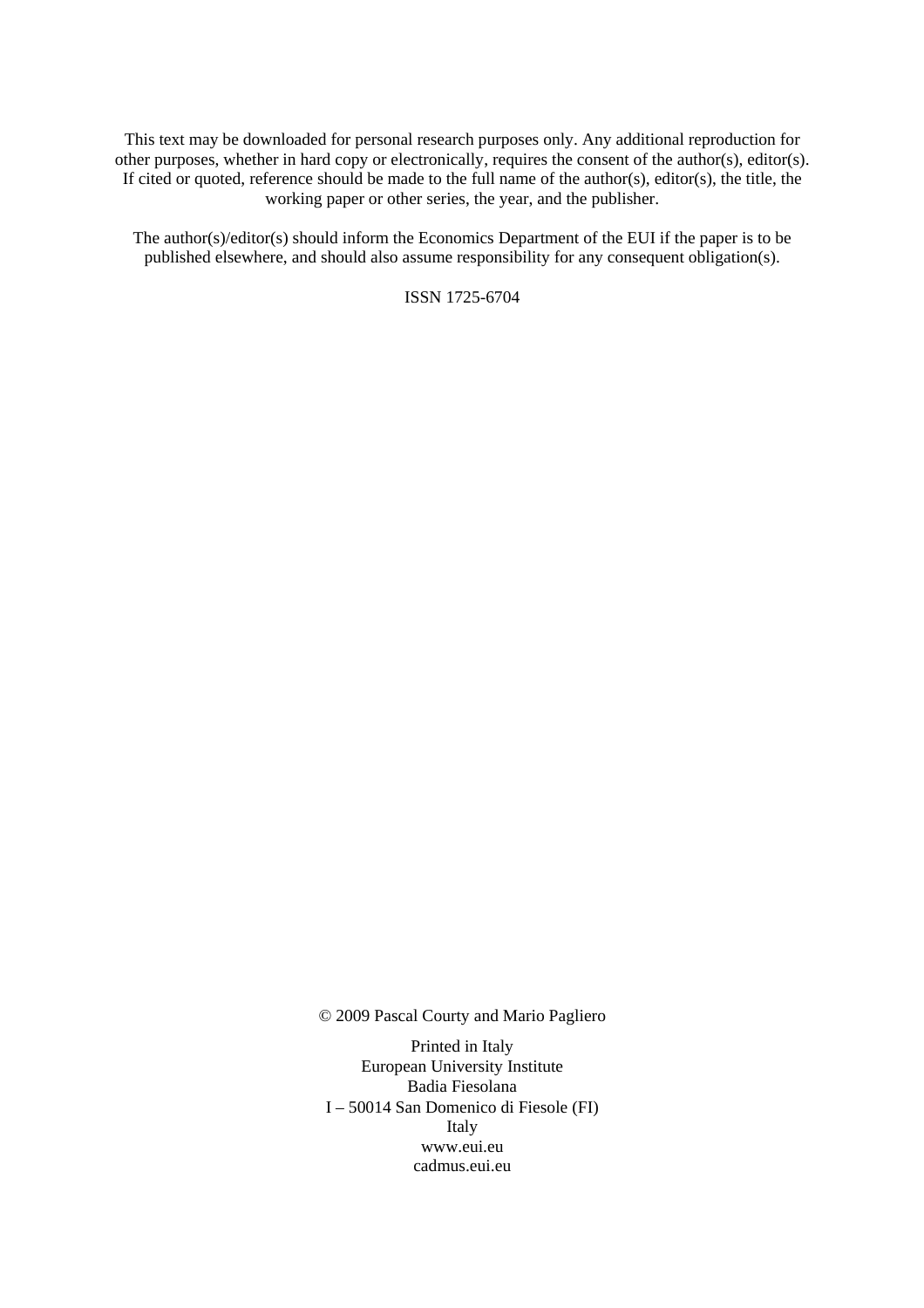# **Price Discrimination in the Concert Industry**

Pascal Courty and Mario Pagliero<sup>[1](#page-4-0)</sup>

December 2008

**Abstract**: Concert tickets can either be sold at a single price or at different prices to reflect the various levels of seating categories available. Here we consider how two product characteristics (the artist's age and venue capacity) influence the likelihood that pop music concert tickets will be sold at different prices. We argue that valuation heterogeneity, and thus the returns to using price discrimination, are higher for older artists and in larger venues. We test this hypothesis in a large dataset of concerts. By singling out variations in the two characteristics that are exogenous to the decision to price discriminate, we show that these characteristics have a large and significant impact on the use of price discrimination.

JEL: D42, L82, Z11.

 $\overline{a}$ 

Keywords: Price discrimination, second degree price discrimination, profit maximization.

<span id="page-4-0"></span><sup>&</sup>lt;sup>1</sup> Pascal Courty, Department of Economics, European University Institute, Pascal.Courty@IUE.it; or Mario Pagliero, University of Turin, Department of Economics and Finance, and Collegio Carlo Alberto, Mario.Pagliero@unito.it. We would like to thank Stefania Di Gangi, Oege Dijk and Aikaterini Gousia and seminar participants at the University of Cyprus, Milano Bicocca, and ASSET08.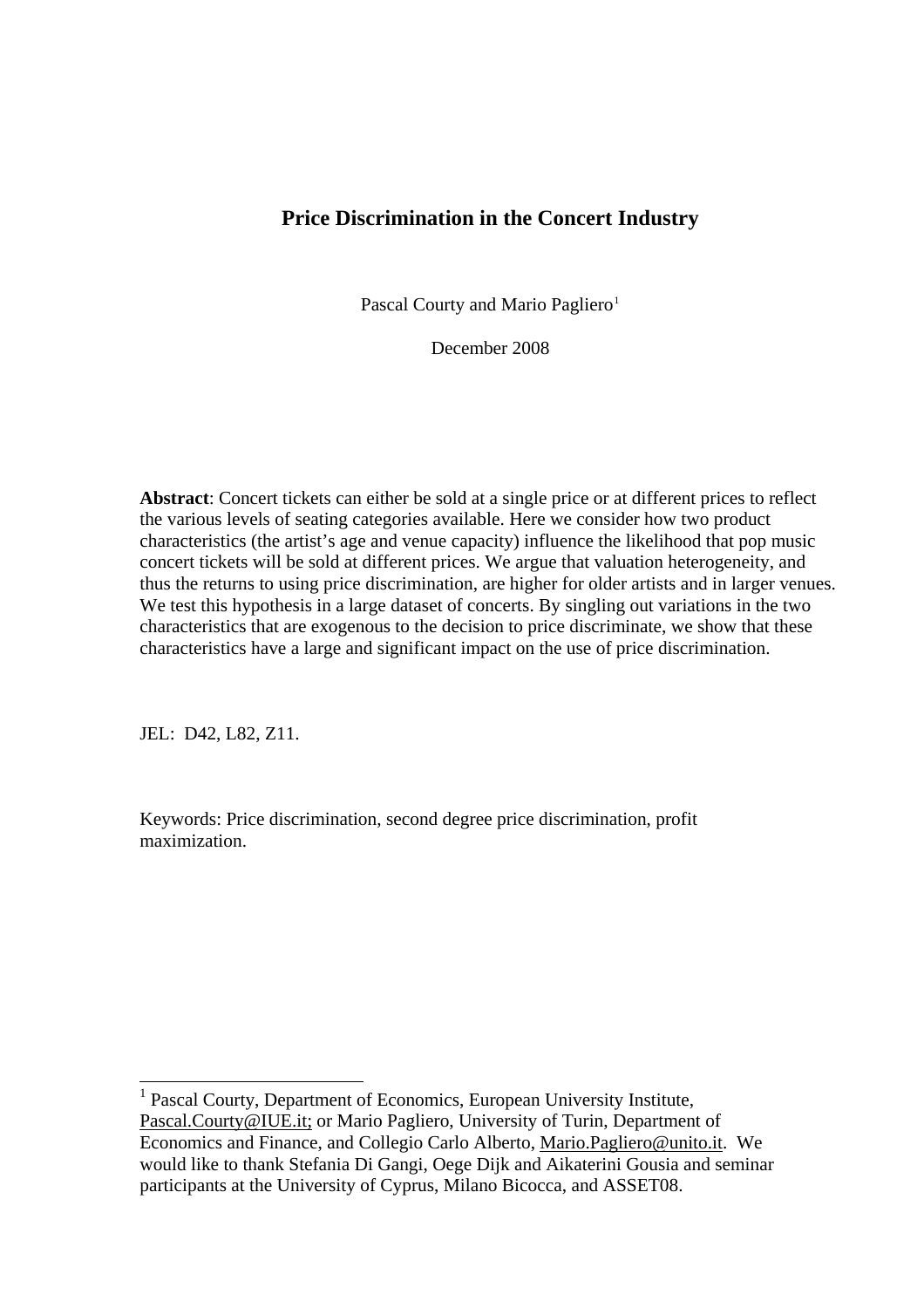#### **1-Introduction**

Price discrimination is often introduced in economic textbooks as a way of stimulating the reader with vivid illustrations of the relevance of economic theory. Describing particular cases is one thing; but, ultimately, the theory should also be able to predict when firms will choose price discrimination rather than uniform pricing. This is a challenging task. One can easily think of instances of sellers who price discriminate in one market but then charge a uniform price in another market with similar features. Busse and Rysman (2005) and Clerides and Michis (2007) show that there is wide variation across markets and over time in the extent to which firms price discriminate. So how can economic theory help explain firms' decisions concerning the pricing strategy they choose?

We empirically study the determinants of second degree price discrimination in the popular music concert industry. This industry appealed to us for several reasons. To start with, Connolly and Krueger (2006) identify price discrimination as a key issue for future research, narrowing the question down to 'What determines the amount of price discrimination within concerts?' (2006, p. 63). We take up that question here as the focus of our study. Secondly, choosing the pop concert industry allows us to sidestep a problem typical of most applications in the literature, i.e., that price differences across products may be explained by variations in marginal cost rather than by price discrimination (Shepard (1991), Clerides (2004)). In our application, since variable costs are zero, this ambiguity does not occur. Finally, the concert industry offers a uniquely rich set of pricing policies set by independent firms under different market conditions.

We say that an artist price discriminates if seats at a given event are sold at different prices. In our sample, about 25 percent of the events offer uniform pricing (general admission) while the others use price discrimination (with at least two different prices

1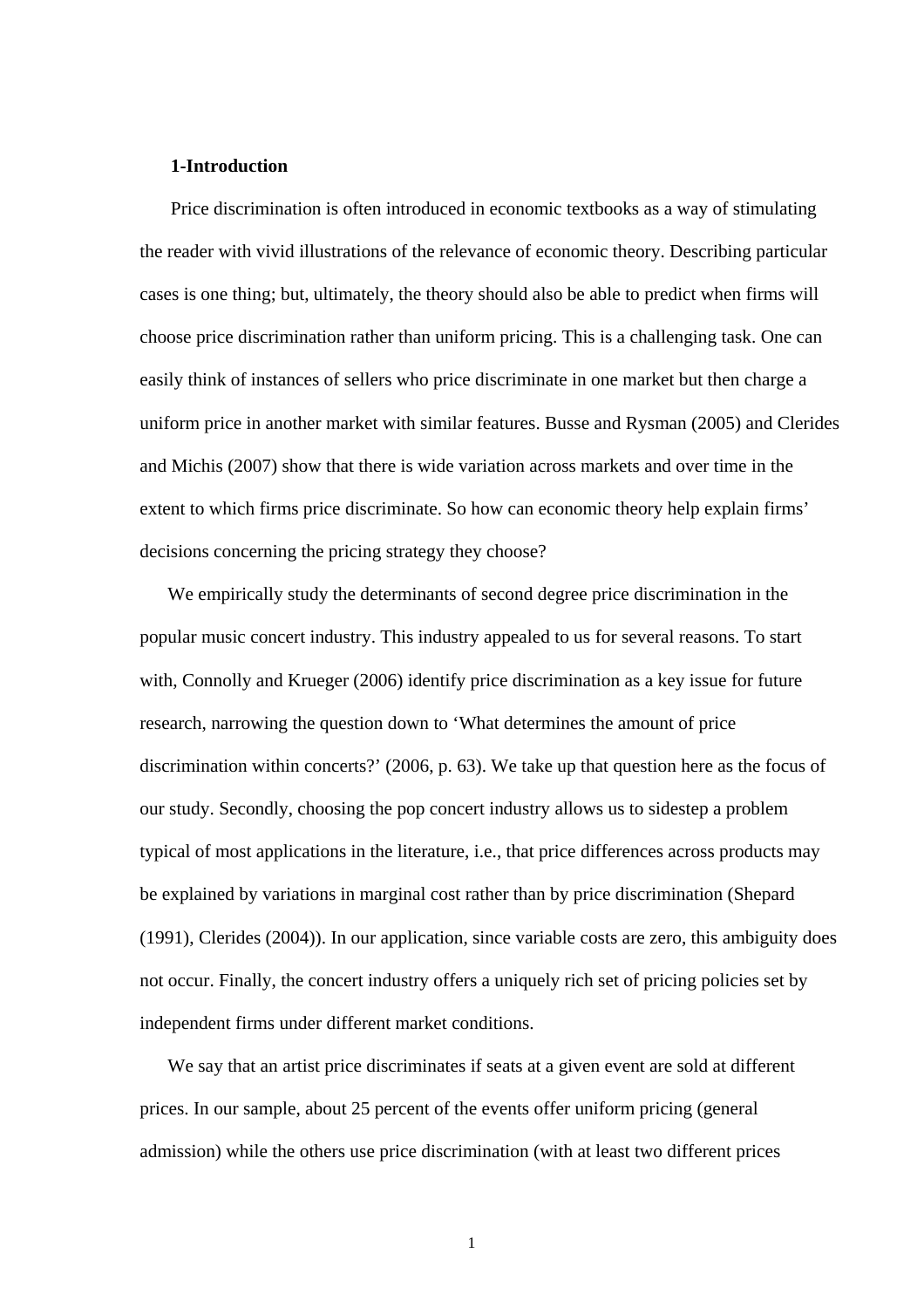corresponding to multiple seating categories). The main objective of this paper is to determine whether economic theory can help explain the decision to use price discrimination. The analysis proceeds in two steps.

First, we present a theoretical argument for why older artists and those performing in larger venues are more likely to price discriminate, *ceteris paribus*. Briefly stated, the intuition is that larger venues offer a greater variety of product quality (e.g., one of the main dimensions of quality, the distance to the stage, varies more within larger venues), and that older artists perform for an older and more diverse audience that is willing to pay more for quality.

We then provide evidence consistent with our main hypothesis. A key issue is whether we can single out exogenous variability in the age of the artist and venue capacity. We present theoretical arguments to support exogeneity in our empirical specification and also leverage the richness of our panel dataset to investigate robustness to many sources of potential endogeneity.

Surprisingly few studies have tried to test price discrimination theory (Stole, 2008). There are two notable exceptions. Verboven (1999) rejects a prediction on product line markups and Nevo and Wolfram (2001) reject a simple comparative static prediction. These findings are not surprising, given that the industries considered were oligopolistic. In contrast, the concert industry much more closely resembles the textbook case of monopoly pricing, and we are the first to consider the basic choice between price discrimination and uniform pricing.

# **2-Theoretical background**

Throughout this paper, we follow the literature and interpret the practice of selling vertically differentiated goods (seat quality) as screening under second degree price

2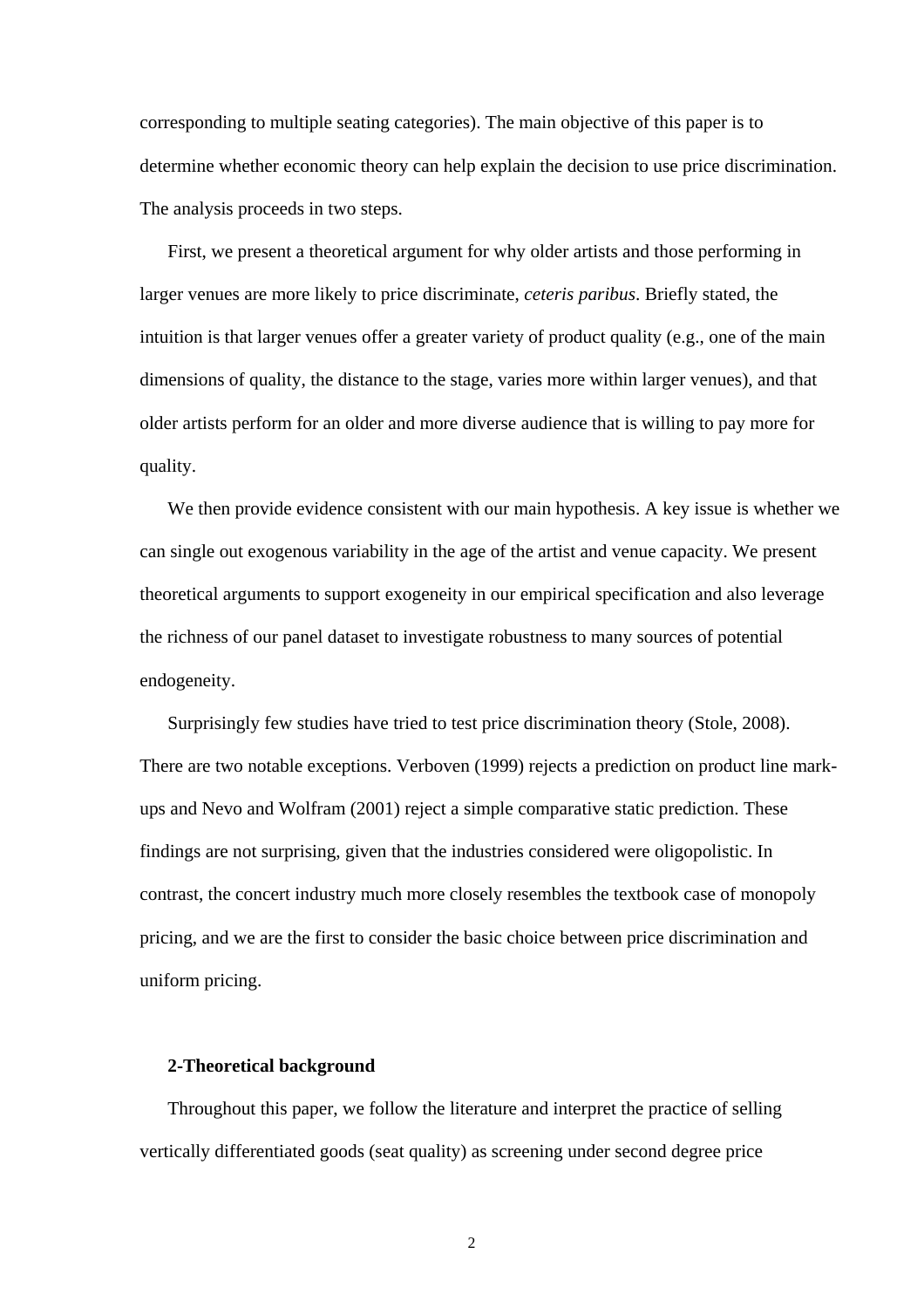discrimination a la Mussa-Rosen. Strictly speaking, it could also be consistent with monopoly pricing in independent market segments, and the distinction is that, under the latter interpretation, there is no substitution across seating categories. This is debatable, and some economists would argue that both rationales correspond to price discrimination to the extent that, in both cases, the monopolist sells products with identical variable costs at different prices (Clerides, 2004). In any event, the distinction between these two rationales for price differentiation is not relevant for our work, because our main predictions hold independently. Keeping this nuance in mind, the contribution of this paper is to test whether sellers respond to price discrimination opportunities; we leave the question of whether differentiated pricing in our case study is an illustration of strict second degree price discrimination (in the sense that the sorting constraint binds) for future research.

A firm is expected to price discriminate when the cost of implementing price discrimination is lower than the increase in net revenue. In our case study, such costs may include the cost of adding a seating category, printing different tickets, segmenting the venue and enforcing property rights over seats (Miravete, 2007). The return to price discrimination depends on the cost function and on the distribution of consumer preferences (Anderson and Dana, 2008). One consideration specific to concert ticket pricing is that most costs are fixed and the physical space in each venue constrains the number of seats that can be offered in each category. This constraint is the key to our identification strategy.

# *Seller's decision to price discriminate*

We borrow Rosen and Rosenfield's (1997) model of ticket pricing to express the seller's decision to price discriminate as a function of given characteristics such as venue capacity and consumer demand. A venue of capacity K can be split into  $n_s$  seats of quality s, s=l,h, where n<sub>s</sub> is such that n<sub>1</sub>+n<sub>h</sub>=K. There are two types of consumers. Consumer  $\theta$ =L,H values v<sup> $\theta$ </sup>s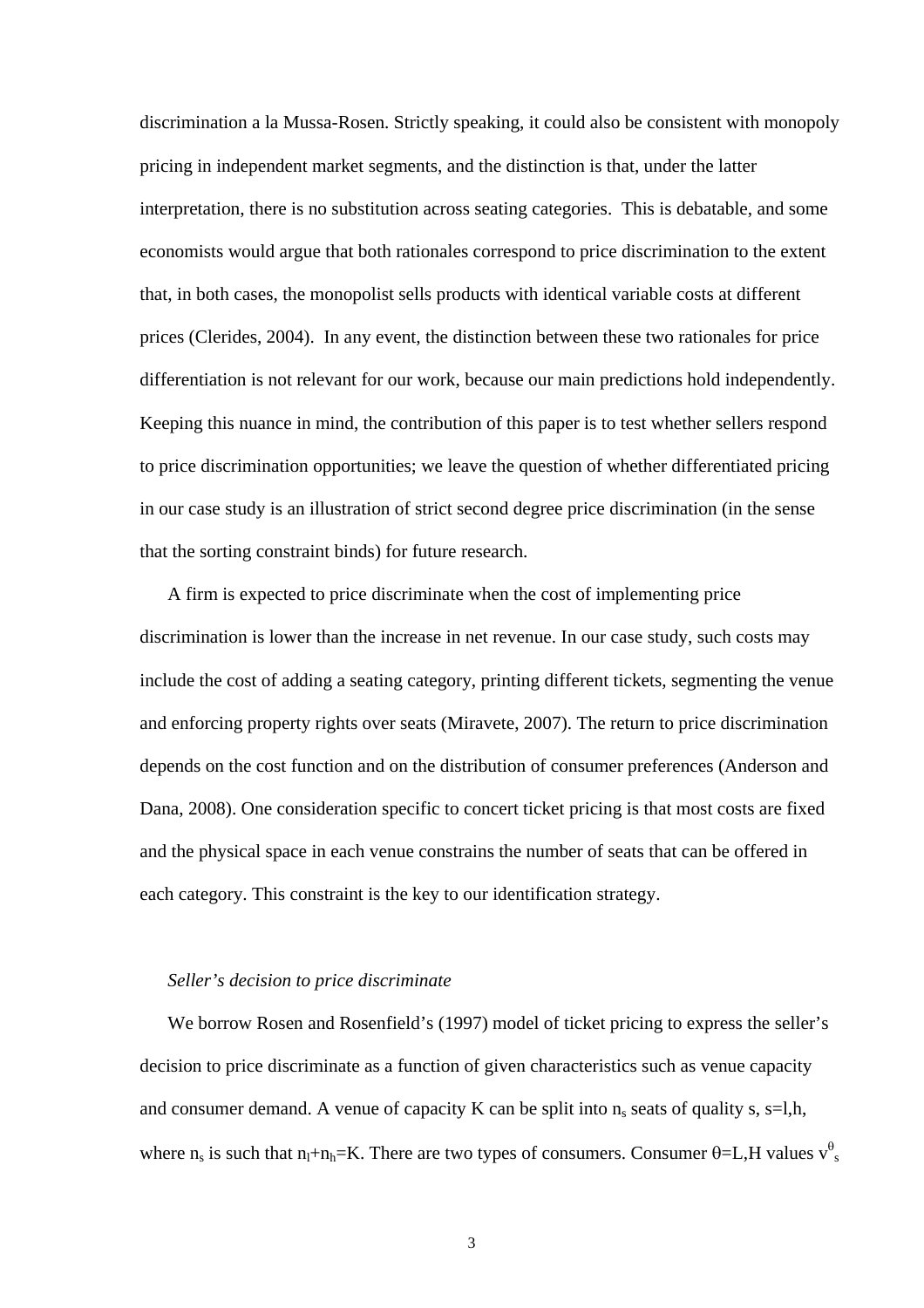a seat of quality s=l,h such that  $v_{h}^{\theta} > v_{h}^{\theta}$ ,  $v_{s}^{\theta} > v_{s}^{\theta}$ , and  $v_{h}^{\theta} > v_{h}^{\theta} > v_{h}^{\theta}$ . As in the standard model of price discrimination, consumers value the high quality good more, the high type values any quality more than the low type, and the high type values an increment in quality more than the low type. For now,  $\theta$  is left unspecified. In the empirical analysis, we will assume that  $\theta$ =H represents an older (wealthier) and less price-sensitive public. There are not enough high types to fill the entire venue, but there are enough to fill the high quality seats. We do not consider the option of selling only high quality seats to the high types and leaving many seats unsold, because this is not realistic in the pop concert industry, where venues are often sold-out.

Under price discrimination, the monopolist fully extracts the surplus of the low type consumers,  $p_l = v^L_l$ , binds the incentive compatibility constraint of the high types,  $p_h$ =  $v_{l}^L$ +( $v_{h}^H$ - $v_{l}^H$ ), and earns revenue

$$
\Pi^d \text{=} [n_l + n_h] v^L_l + n_h (v^H_{h} - v^H_l).
$$

The first term in the RHS corresponds to the profits under uniform pricing,  $\Pi^m = Kv^L$ , since in order to sell-out, the monopolist cannot charge more than  $v<sup>L</sup><sub>L</sub>$ . The gain from using price discrimination is  $\Delta \Pi = \Pi^d - \Pi^m - C$ , where C captures the fixed cost of implementing price discrimination, and can be expressed as

$$
\Delta \Pi = n_h (v^H{}_h - v^H{}_l) - C \tag{1}
$$

The monopolist price discriminates when this expression is positive. It is now clear that the specific feature of our application, that the distribution of seat quality is exogenously given, greatly simplifies the expression of  $\Delta \Pi$ .<sup>[2](#page-8-0)</sup>

<span id="page-8-0"></span> $\frac{1}{2}$  The main point is that production costs are absent in (1); only implementation costs influence the decision to price discriminate. In addition, (1) requires only comparing differences in willingness to pay for quality within individuals (not across individuals). To illustrate this point, consider the standard model of quality price discrimination where quantities are endogenous (Mussa and Rosen, 1978). Assume that there are  $n_{\theta}$ consumers of type  $\theta$ , and to make the analysis comparable to the one above, assume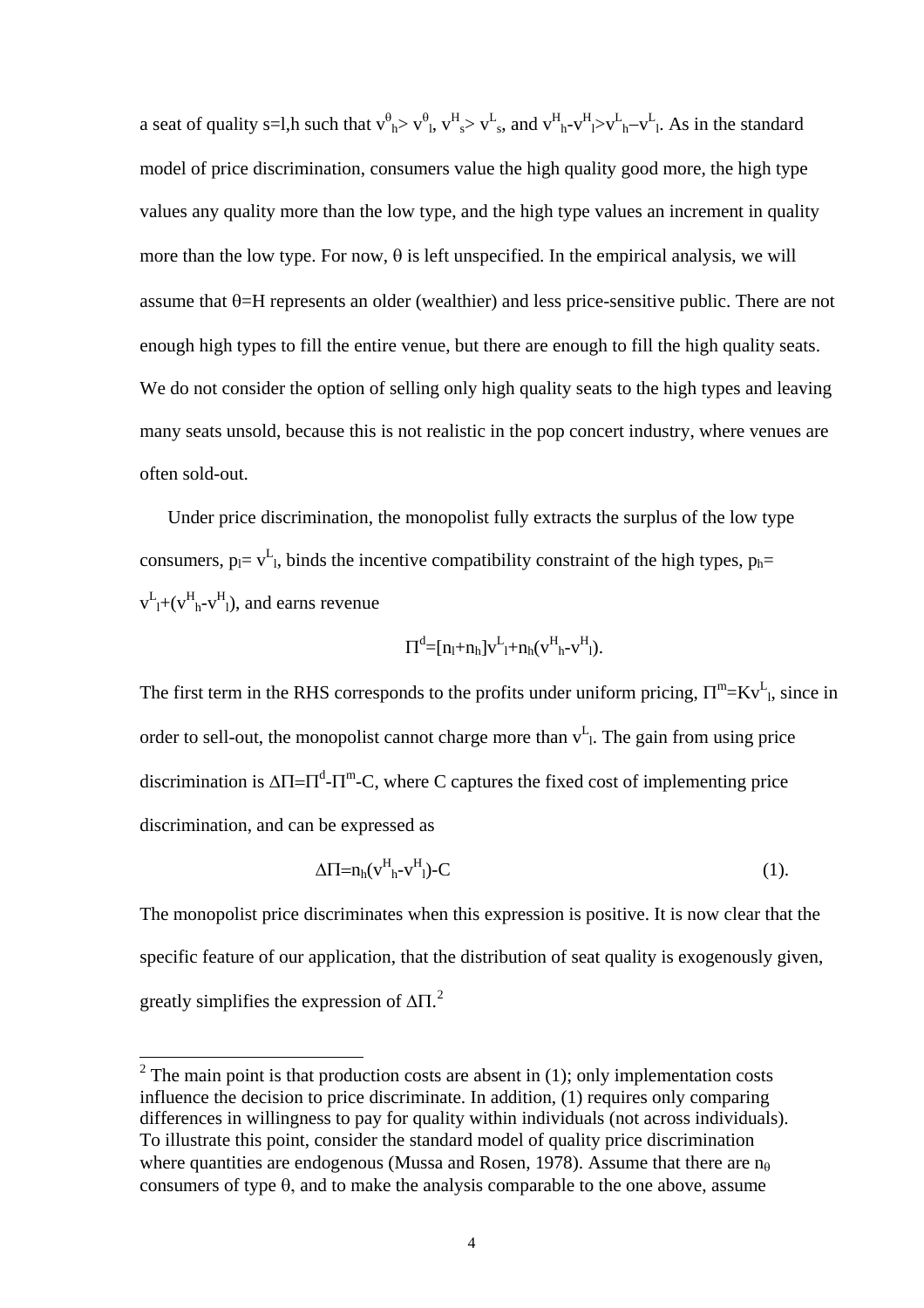# *Hypothesis*

 $\overline{a}$ 

Assume that one observes concerts with different pricing policies. The theory predicts that price discrimination should take place when  $\Delta \Pi$  > 0. For any given concert, however, the econometrician cannot observe both  $\Pi^d$  and  $\Pi^m$  and therefore cannot observe ΔΠ. But ΔΠ is a function of demand and product characteristics, some of which are observed, and others of which are unobserved. Call the set of observed characteristics X. We can test the theory under two assumptions. First, for characteristic x in a subset  $X_1 \subset X$ ,  $\partial \Delta \Pi / \partial x$  is monotone in x. That is, we can sign the impact of the variables in  $X_1$  on  $\Delta \Pi$ . Without loss of generality, we assume  $\partial \Delta \Pi / \partial x$  > 0. The second assumption requires that, conditional upon X, the unobserved characteristics are not correlated with x. When these two assumptions hold, a test of the theory is

$$
(\partial/\partial x)Pr(PD=1|X) > 0, \text{ for } x \in X_1 \tag{2}
$$

where PD is a dummy variable equal to one if price discrimination is used  $(\Delta \Pi > 0)$ .<sup>[3](#page-9-0)</sup> The impact of x on the probability of price discrimination can then be estimated using limited dependent variable models, and hypothesis (2) can be tested.

An observable variable in X may not qualify for testing the theory because (a) the theory does not allow signing ∂ΔΠ/∂x or (b) because it is correlated with unobserved variables that also influence ΔΠ, thus introducing an omitted variable problem. This latter point is subtle. Consider, for example, a measure of demand heterogeneity such as income inequality. Many

again that selling only to high types is never optimal. Under uniform pricing, it is now optimal to sell high quality to all consumers. Price discrimination takes place when  $\Delta \Pi = n_h(v_{h}^H - v_{l}^H) - C - (n_l + n_h)(v_{h}^L - v_{l}^L) > 0$  which requires comparing within individual willingness to pay for quality across individuals.

<span id="page-9-0"></span><sup>&</sup>lt;sup>3</sup> Conditional on X, PD is also a function of the unobserved characteristics. Under a structural approach, one would specify a joint density and integrate over these characteristics to obtain the probability of using price discrimination.  $Pr(PD=1)$  in (2) is a reduced form expression that omits this underlying structure.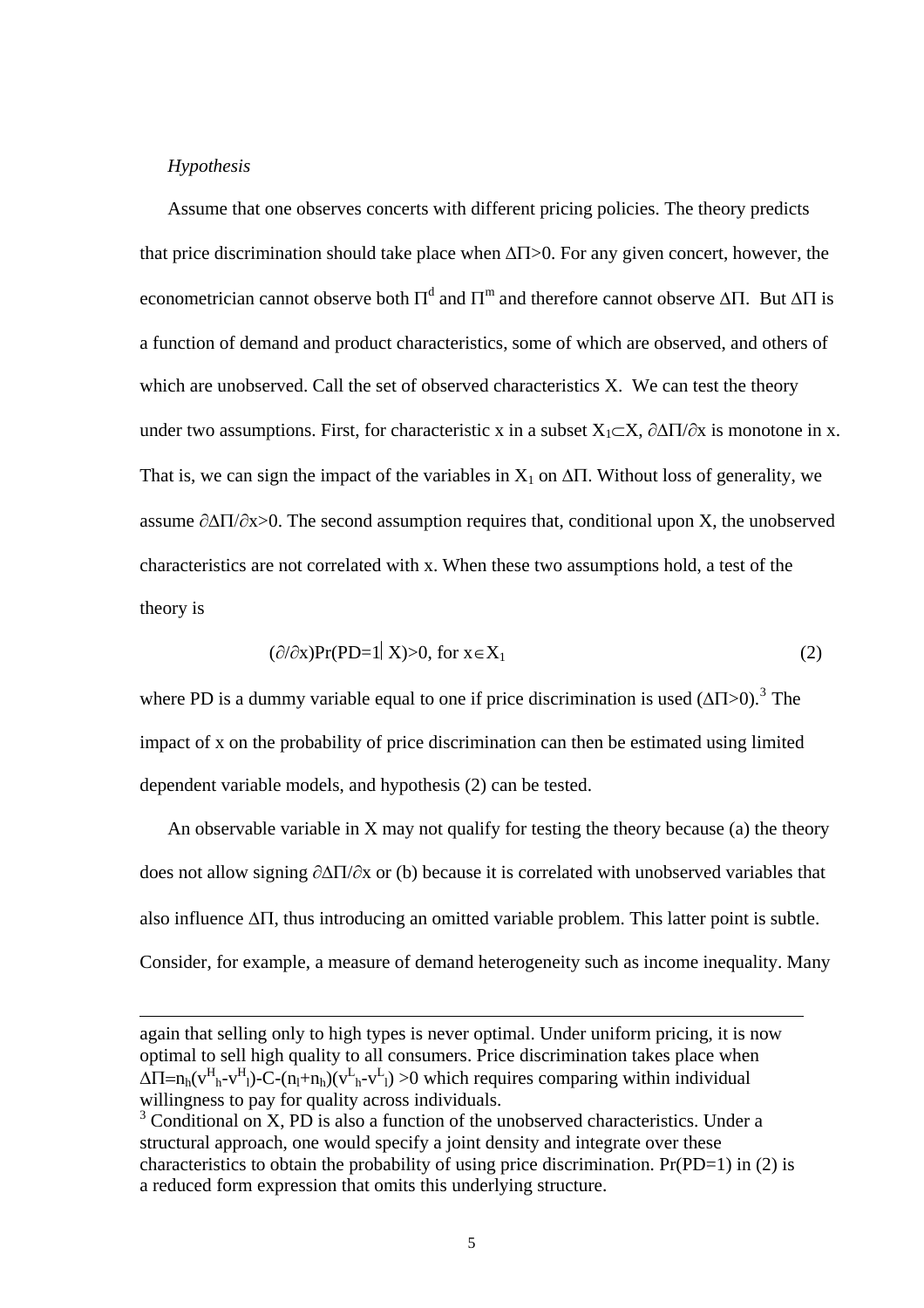specifications of consumer preferences imply that  $\Delta \Pi$  increases with income inequality (condition a is satisfied). But income inequality is likely to be correlated with other unobserved variables that also influence  $\Delta \Pi$ , and condition (b) is violated. For example, income inequality may be correlated with income level (larger cities have higher average income and higher income inequality) and with other unobserved demand characteristics that influence ΔΠ and that vary across cities, thereby preventing the researcher from identifying the predicted impact of income inequality on price discrimination, from a sample of concerts taking place in different cities.

In the rest of this paper, we argue that the above two conditions hold for two variables: the artist's age (A) and venue capacity (K). We will now propose an economic argument to sign ∂ΔΠ/∂x, waiting to take up the issue of exogeneity until after having presented the case study and the variables in X.

#### *The impact of venue size on the return to price discrimination*

The prediction that increasing venue size increases the return to price discrimination holds so long as the quality differences across seats within a venue is positively correlated with venue size. For the sake of simplicity, we assume that the distance to the stage determines differentiation in seating quality. This assumption is without loss of generality if all the seats are identical and people only care about the distance to the stage. Even if there are additional dimensions of quality within a venue (e.g., standing room, regular seating, private balconies), heterogeneity in these dimensions is also likely to increase with venue size. In the context of the model, our assumption means that K is increased by adding seats farther away from the stage and therefore of lower quality. As K increases, the monopolist continues to sell to the  $n_h$  high types (which is fixed) while increasing sales to low types. The average quality of the seats in the low section decreases, and the high types' willingness to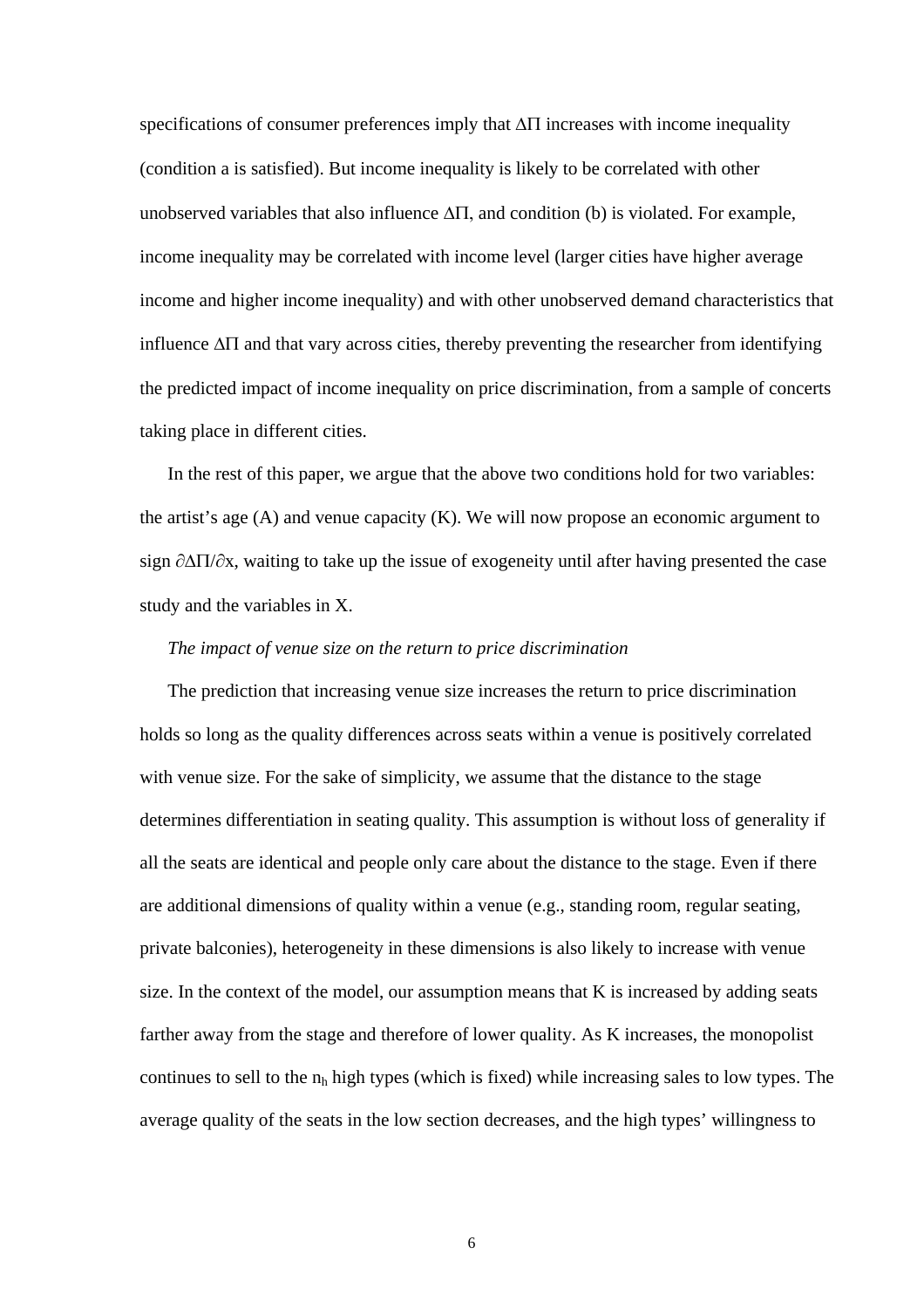pay to upgrade to the high quality seats  $(v_{h}^{H} - v_{l}^{H})$  increases. We conclude that  $\Delta \Pi$  increases with  $K^4$  $K^4$ 

# *The impact of the age of the artist on the return to price discrimination*

Two arguments suggest that age should increase the return to price discrimination, and both are based on the observation that the type of fans an artist has are determined largely by his/her age. First, there is ample anecdotal evidence that an artist's audience remains loyal over the artist's entire career. Fans make up a significant portion of the audience and form communities of devotees to particular musical styles or performers.<sup>[5](#page-11-1)</sup> More systematic evidence points to the same conclusion. Empirical research in social psychology demonstrates that preferences for popular music are formed during a critical period of development associated with late adolescence and early adulthood and these preferences tend to prevail for the rest of one's life (Holbrook and Schindler (1989) and North and Hargreaves (1995)). This implies that young artists, singing to young crowds, acquire a fan base which then follows them throughout their career.  $6$  Over time, the artist's audience grows wealthier, and variability in earnings increases. In the language of the model, this can be described by an increase in the differential in willingness to pay amongst high types  $(v_{h}^{H}v_{l}^{H})$ , which implies that the return to price discrimination increases with age.

 $\overline{a}$ 

<span id="page-11-0"></span><sup>&</sup>lt;sup>4</sup> A more general model would allow the monopolist to split a continuum of seats of different qualities into two categories, thereby endogenizing  $n_h$ . This could be done, for example, by assuming that there exists a continuum of types who self-select between low and high categories. The impact of adjusting  $n_h$  in response to an increase in K, however, has a second order effect on ΔΠ and therefore on the decision to price discriminate.

<span id="page-11-1"></span><sup>&</sup>lt;sup>5</sup> The fandom phenomenon is related to the formation of social identities and has lasting consequences on preferences over music (Shuker, 2005).

<span id="page-11-2"></span><sup>&</sup>lt;sup>6</sup> This is consistent with the observation that "demographics are partly responsible for the continued success of performers as diverse as the Rolling Stones, Bonnie Raitt, and Bob Dylan... This concert attendance is usually to 'revisit' the surviving performers-- and their music---of the ageing fans' own generation." (Shuker 2005, p.194). This phenomenon is known in the industry as 'nostalgia rock' or 'adult-oriented rock' and it also holds for other musical styles such as country music (Sweetland, 2003).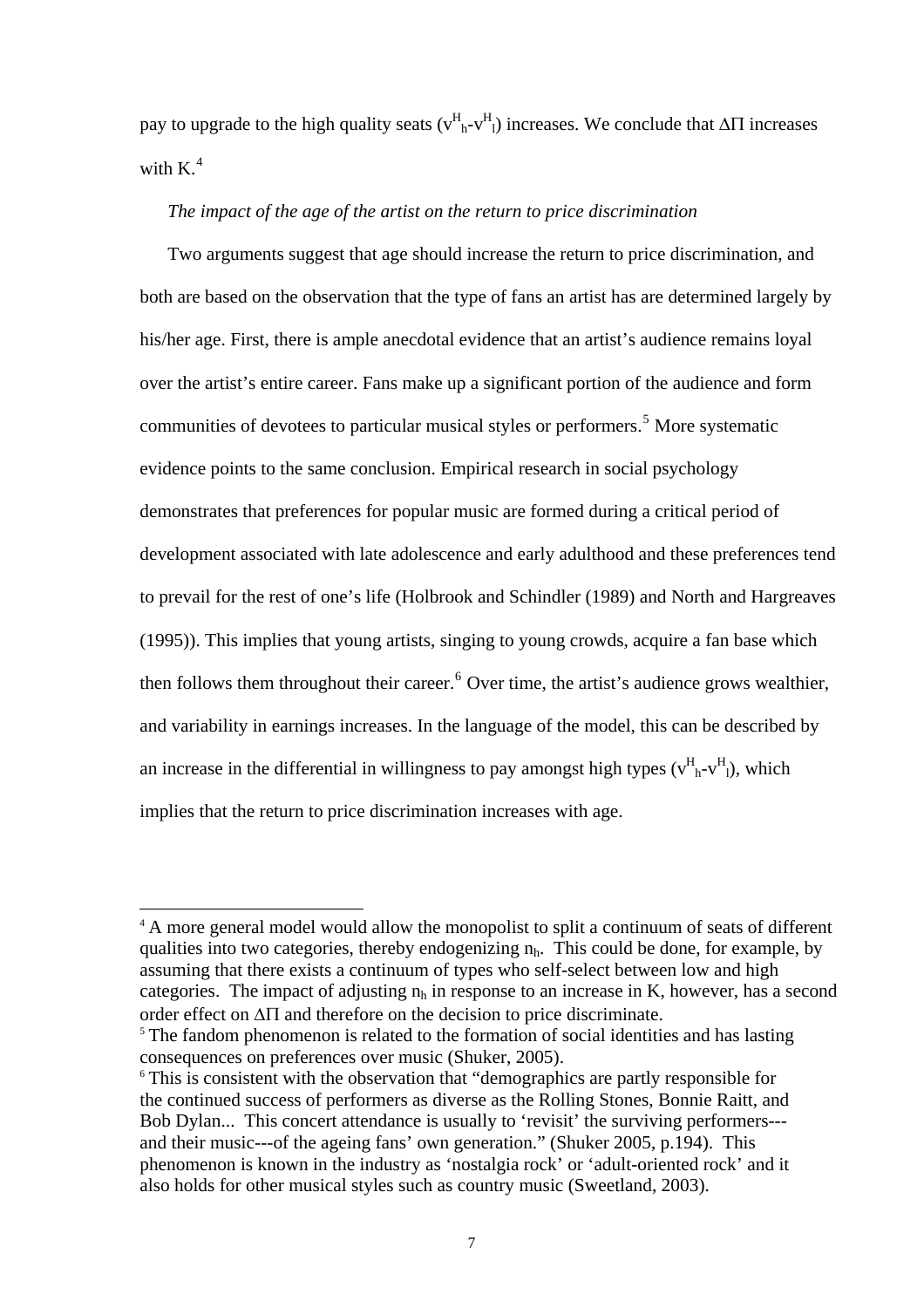Secondly, young artists generally do not appeal to older generations, while older artists can appeal to young and old alike. Young rappers, for example, attract mostly young fans, while older artists who are part of the classic rock generation are constantly being rediscovered by younger generations.<sup>[7](#page-12-0),[8](#page-12-1)</sup> This implies that older artists are more likely to play for a more heterogeneous audience in terms of age and other dimensions. The return to price discrimination increases as the audience grows more diverse, because older and less price-sensitive individuals are more likely to buy high quality seats. <sup>[9](#page-12-2)</sup> To conclude, both channels (ageing audience and more heterogeneous age composition of the audience) suggest that the return to price discrimination increases with the age of the artist.

The above discussion suggests that (holding everything else constant) price discrimination is more likely to take place (H1) in larger venues,  $(\partial/\partial K)\Delta\Pi>0$ , and (H2) for older artists,  $\left(\frac{\partial}{\partial A}\right)$  $\Lambda$ T $>0$ ,  $^{10}$  $^{10}$  $^{10}$ 

# **3-Data**

 $\overline{a}$ 

Our main dataset, which was collected by Billboard, covers over 21,000 concerts by the largest 100 sellers or artists in the industry over the 1992-2005 period. For each concert

<span id="page-12-0"></span><sup>7</sup> This is consistent with the revival hypothesis stating that younger generations rediscover the music of older generations starting with recent ones and moving back in time (North and Hargreaves, 1995).

<span id="page-12-1"></span><sup>&</sup>lt;sup>8</sup> Music professional report that "the younger audience might come in from listening to new bands like Razolight, then work their way backwards towards what we now think of as classic bands like The Police, or The Jam, and then further back to The Who and Led Zeppelin" (Music Week, 2007).

<span id="page-12-2"></span><sup>&</sup>lt;sup>9</sup> Waddell et al. (2007, p.51) report that "older, less price-sensitive audiences  $(...)$ paying more for tickets appreciate having their own piece of 'real-estate' in a seat, but often they are adverse to a lawn or general admission situation. These fans like to know exactly where they will be and do not find sitting or standing in the grass appealing."

<span id="page-12-3"></span><sup>&</sup>lt;sup>10</sup> The impacts of K and A on Pr(PD=1) do not have a structural interpretation, since we have not specified how these variables enter the primitives of the model and have not specified the structure that generates variations in PD (variables unobserved by the econometrician that influence the decision to price discriminate; see footnote 3).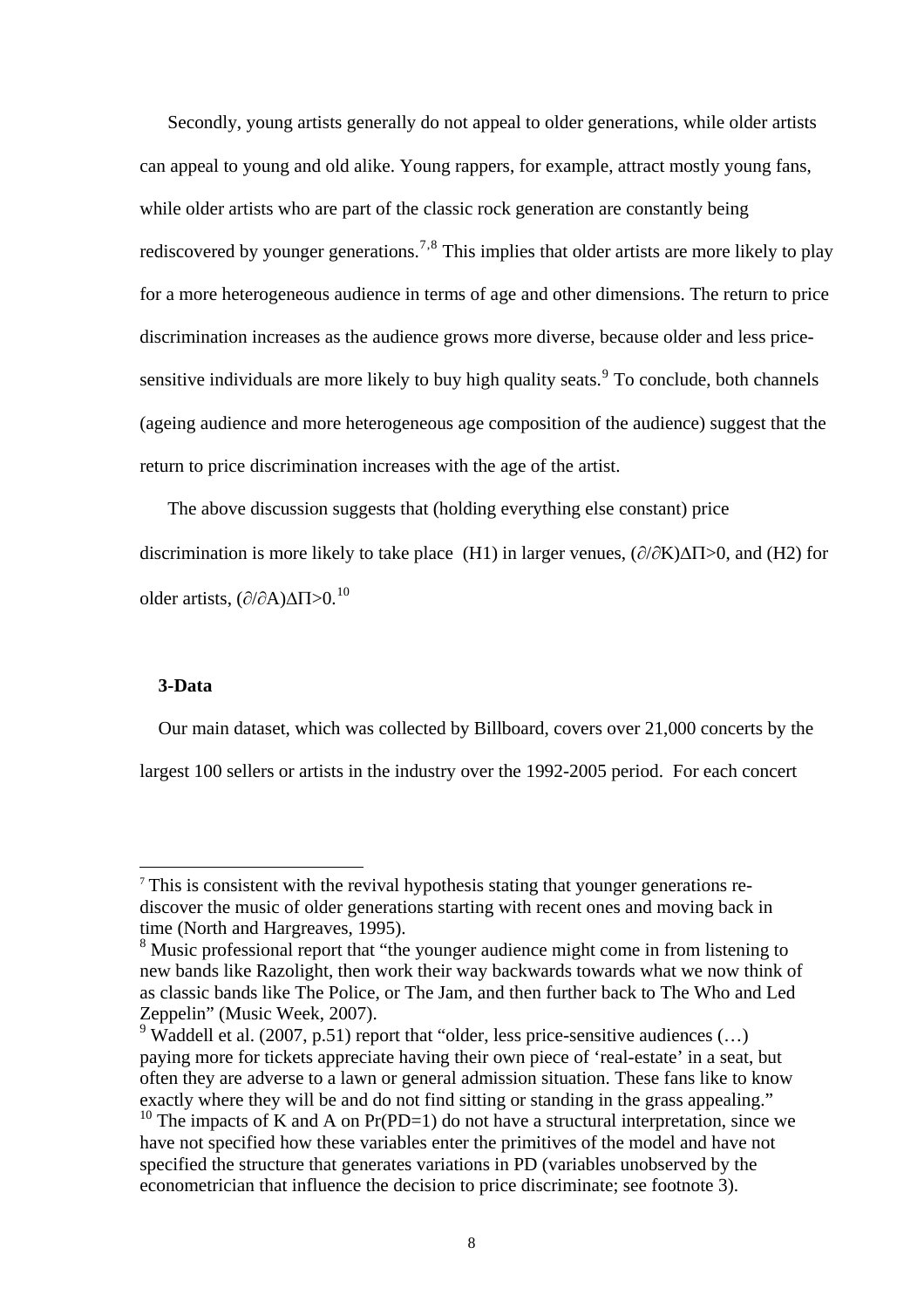defined by a date, venue, and artist(s), we observe the different prices offered, and the capacity available.

 In our sample, 56 percent of the concerts offer two price categories, 25 percent one, 15 percent three, and the other 4 percent offer four categories. To define our dependent variable, we say that a seller price discriminates (PD=1) if she does not offer all tickets at the same price. This definition cuts the sample between unsophisticated pricing (general admission) and sophisticated pricing (differentiated seating).

The two explanatory variables of interest are defined as follows. We measure A using the age of the performing artist when there is a single performer, or of the main performer when there are multiple artists in an act. For bands, we define A as the age of the band's main performer. In principle, one could consider alternative measures of age, such as the year the band was formed, or the year of the artist's first success.<sup>[11](#page-13-0)</sup> This would imply a change in the level of the age variable. In practice, this is of secondary concern for most of our specifications because we control for artist fixed effects, and the coefficient on A will be estimated only from the within artist variations in age.

Venue capacity  $(K)$  is defined as the number of seats available for a concert. K may vary from venue to venue, but also from concert to concert in the same venue (as will be seen in the discussion of Table 1 Panel 5) because the capacity available for a given event depends on the interaction between stage design (playing in front of the audience versus a 360º stage) and the physical space of the venue.

Panel 1 in Table 1 presents summary statistics on our two explanatory variables and shows that there is much variability in artist age and venue capacity in our sample. The mean

 $\overline{a}$ 

<span id="page-13-0"></span> $11$ <sup>11</sup> The empirical literature on the psychology of music has used different variables to measure the artist's peak influence on preferences (for example, a first hit single and best selling song). These variables are highly correlated with one another and with the age of the artist. In our sample, the correlation between the artist's age and the act's age (the time since the act or band was formed) is 0.87.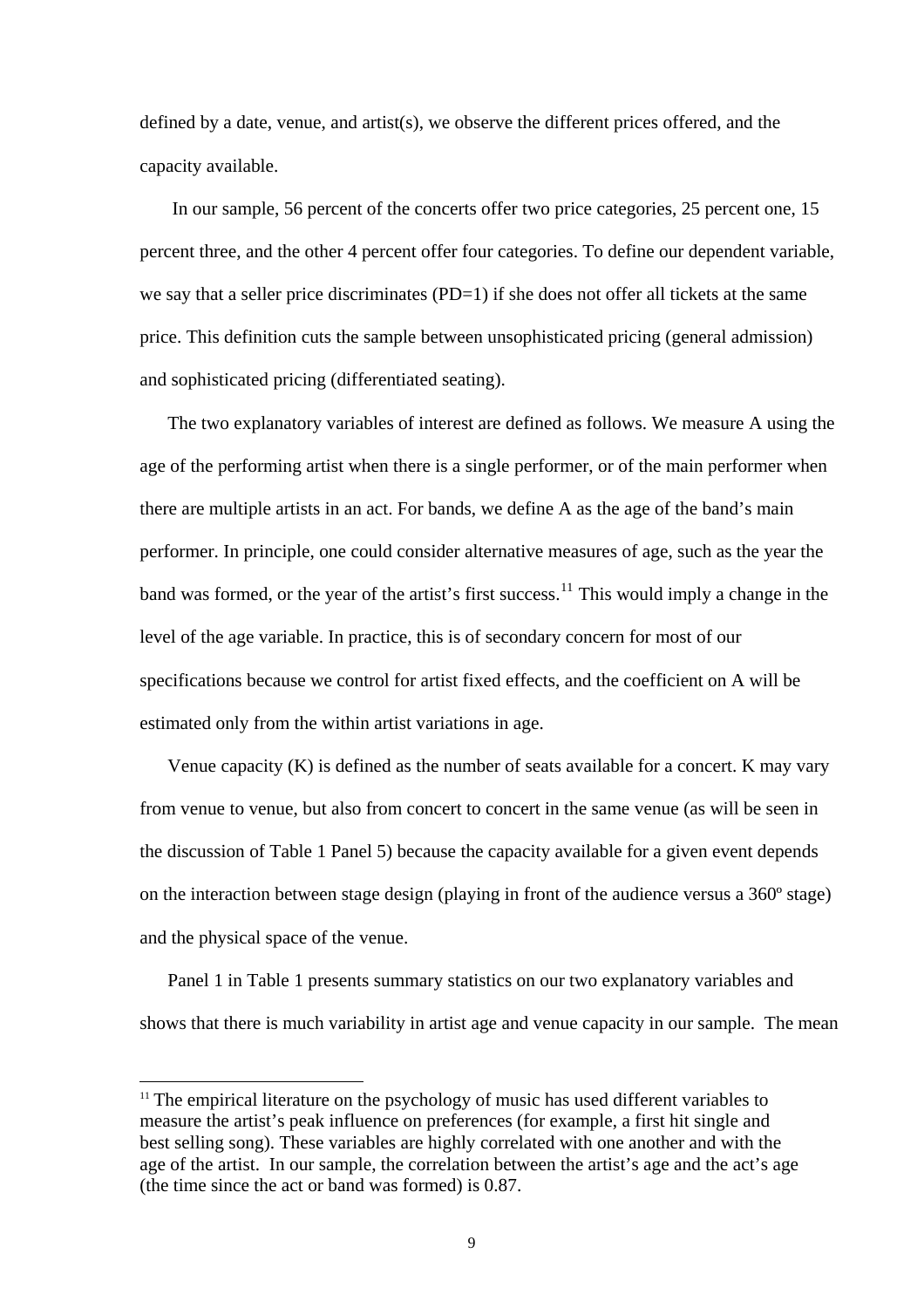age across all concerts is 43 years, with a standard deviation of 11 years. The mean venue size is 13,000 seats with a standard deviation of 8,800. Panels 2-5 document variations in age and capacity variables when holding artist, city, city-year and venue constant; these are the control variables to be included in X as we explain shortly. Consider Panel 2 on artists. We observe an average of 275 concerts per artist. We observe artists for a relatively long period (the average difference between the first and last concert by a given artist is 11 years), as required in order to test our prediction on age holding artist characteristics constant.<sup>[12](#page-14-0)</sup> The standard deviation of capacity for a given artist is 12,000 seats, approximately 97 percent of the average capacity in our sample. Panels 3-5 reveal that there is also significant variability in artist age and venue capacity when one looks at a given city, a given city in a given year, and even a given venue. Of particular interest, we observe an average of about 53 different concerts in the same venue, with substantial variations in available capacity (Panel 5). We can leverage this feature to test H1 at the venue level.

# **4-Empirical strategy and results**

 $\overline{a}$ 

Figures 1 and 2 respectively plot the average frequency of price discrimination against venue capacity and artist's age. Averages are computed for intervals of 1,000 seats for venue capacity and one year for artist's age. These two figures show that the frequency of price discrimination increases with venue size (K) and with age (A). These findings are consistent with hypotheses H1 and H2, respectively. However, A and K could be correlated with other characteristics that also affect the use of price discrimination.

A test of our hypothesis should involve a set of variables X, such that holding X constant, variations in A and K are independent of any other variable that also influences the decision

<span id="page-14-0"></span> $12$  In addition, artists play in different years (starting date, ending date, and years off vary across artists), implying that we can control for time trends in the use of price discrimination.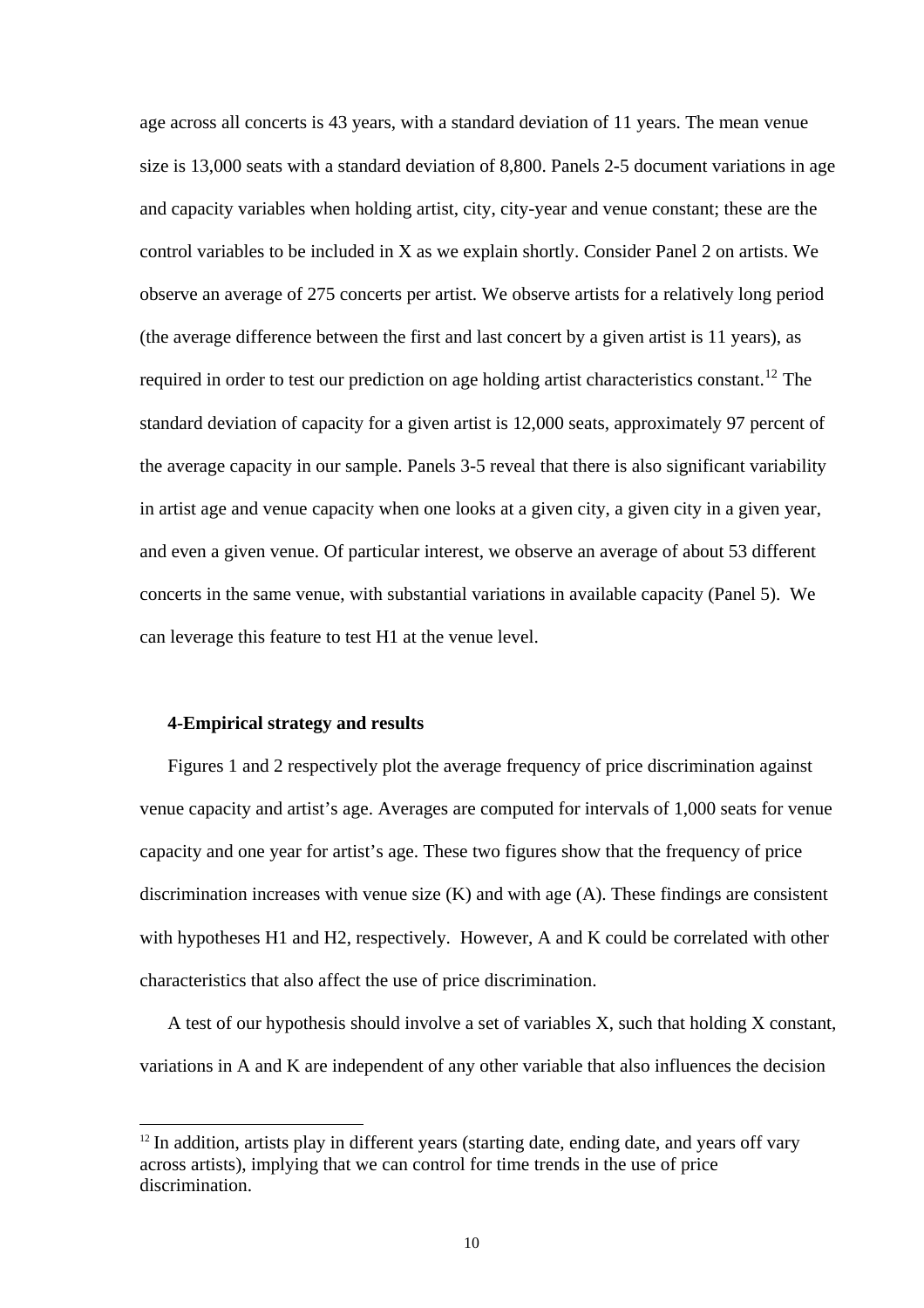to price discriminate. If this is the case, the omitted variable problem discussed earlier will not bias the inference. Consider first the issue of the artist's age. One could argue that the artists who are older on average in our sample play different styles of music or appeal to different audiences. H2 may not hold across artists due to unobserved heterogeneity at the artist level. By controlling for artist fixed effects, we can test H2 at the artist level. We test whether a given artist, performing at different stages in her career, is more likely to price discriminate when she is older. Still, one may argue that older artists sing in different cities, to leverage changes in their fan base. The endogeneity in the choice of markets that are served can be controlled for by controlling for city fixed effects. Another concern is that artist age is correlated with time, and the amount of price discrimination has changed over time (Connolly and Kruger, 2006). Introducing a time trend in X eliminates this concern.

Consider the issue of venue size (H1). As argued above, we should control for city fixed effects to account for possible endogeneity in city choice. One may argue that there are also some unobserved venue characteristics that lower the cost of implementing price discrimination (the existence of well-defined seating sections) and that are correlated with venue size. Alternatively, larger venues may be located in areas (within a city) that exclude some audience members, due to transportation constraints. To control for such unobserved venue heterogeneity, we control for venue fixed effects, which is possible because the capacity available at a given venue varies across concerts.

#### *Estimation results: tests of H1 and H2*

We estimate the impact of age and venue size on the probability of observing price discrimination using a linear probability model.

$$
PD_i = \alpha_0 + \alpha_1 A_i + \alpha_2 K_i + X_i \alpha_3 + \Phi_i \alpha_4 + \varepsilon_i \tag{3}
$$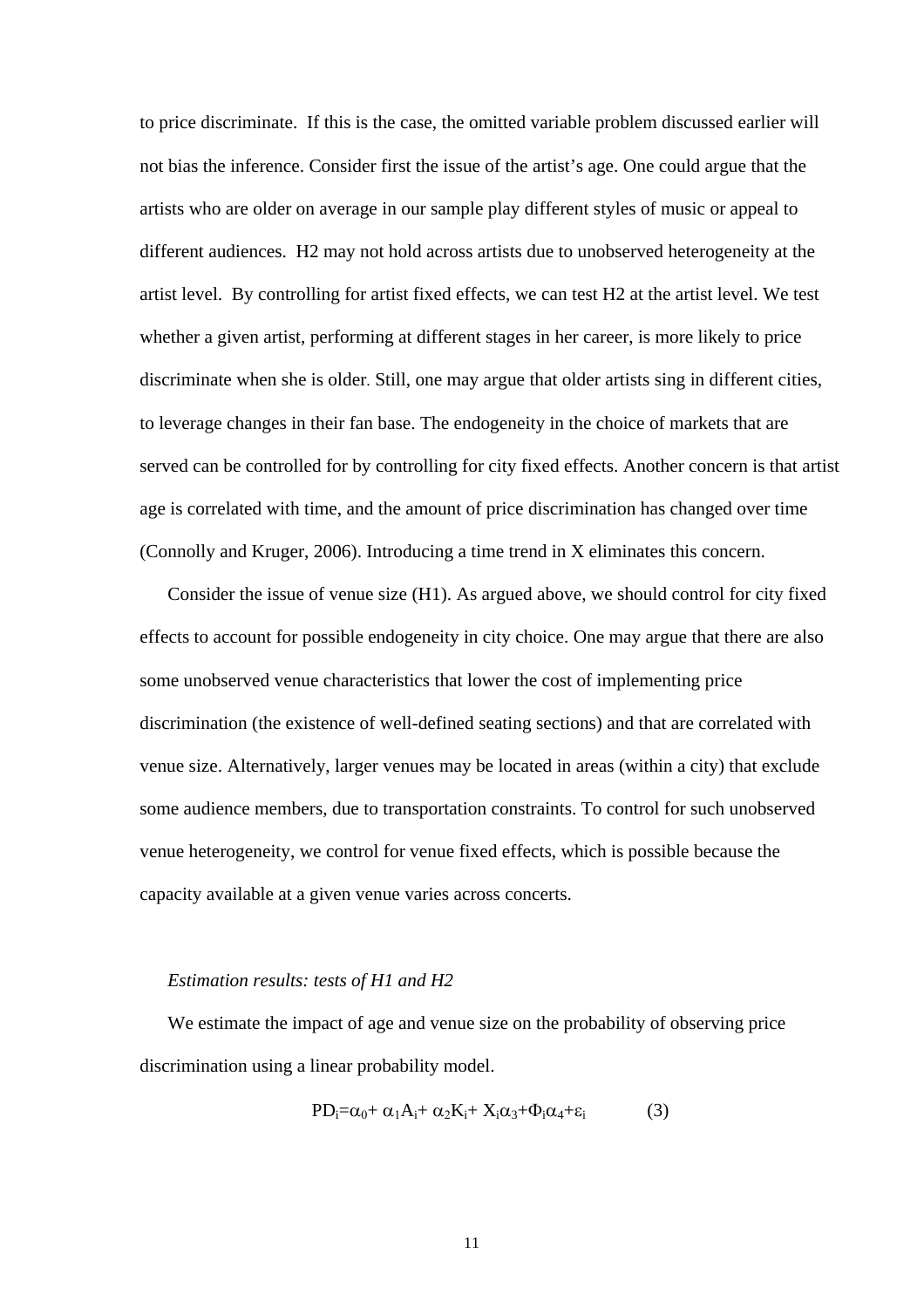where  $PD_i$  is equal to one if price discrimination is used and zero otherwise;  $X_i$  is a vector of control variables;  $\Phi_i$  is a vector including a combination of artist, city, year, and venue indicator variables (dummies) to control for unobserved heterogeneity; and  $\varepsilon_i$  is the idiosyncratic error term for concert i, such that  $E(\epsilon|A, K, X, \Phi) = 0$ . The results are not affected when we estimate specification (3) using a logit model (the logit marginal effects are reported in the appendix).

The first three columns in Table 2 correspond to different specifications with different sets of dummies in Φ. Column 1, which does not include any additional control variables, shows that our two main variables, artist age and venue capacity, still have a positive impact on the probability to price discriminate after we allow for correlation between the two variables. In addition, it shows that the effect is statistically significant.

In column 2, we add artist dummies, and the magnitude of the artist age coefficient increases. This suggests that the within-artist response to age is greater than the across-artist response. Adding the city dummies in column 3 does not change the coefficient on artist age, but it does reduce the coefficient on venue capacity. This is consistent with the conjecture that larger venues are located in larger cities with more heterogeneous populations and thus greater resort to price discrimination. Still, the coefficient on venue capacity remains positive and significant, as predicted under H1. In column 4, we consider the possibility of artist specific local demands by adding artist-city dummies. The main conclusions are unaffected.

Table 2, column 5 replaces the city dummies with venue dummies to control for unobserved venue heterogeneity in addition to local market heterogeneity. Variation in capacity within a given venue is driven by the interaction between the stage design and the venue characteristics. For example, an artist who plays at the center of the stadium (360°) typically has to eliminate more seats than an artist who plays with a more conventional stage design. Such choices depend on the artist's preferences and constraints dictated by the

12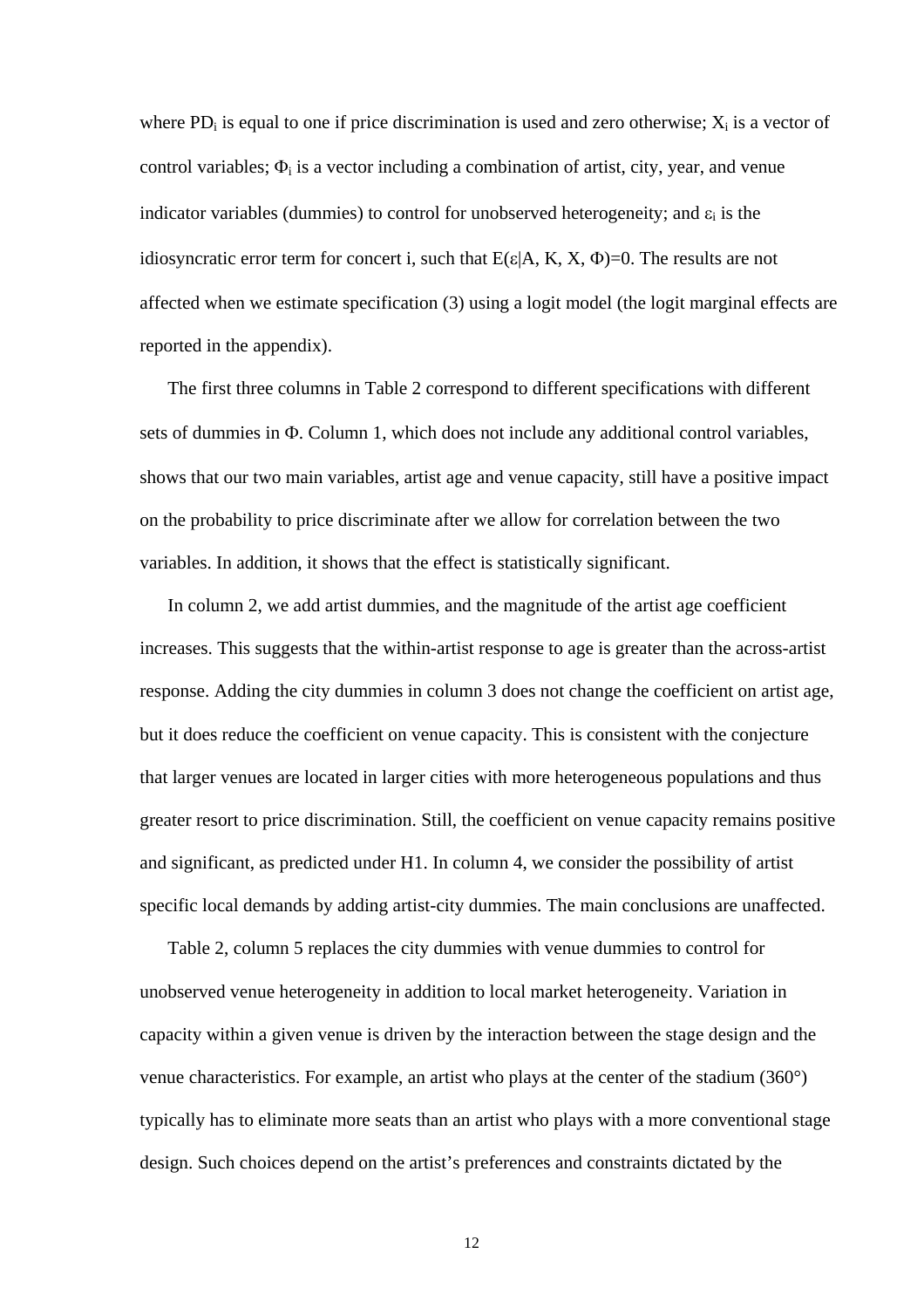characteristics of the venue. This interaction at the stage-venue level generates exogenous variability in the number of seats that can actually be used in each venue. We restrict to a subsample of venues with a large standard deviation in venue size (at least 25 percent of the mean venue capacity). The coefficient on venue size does not change, suggesting that our previous results were not driven by unobserved venue heterogeneity.

# *Time trend*

 $\overline{a}$ 

Systematic changes over time in the use of price discrimination may have taken place during our sample period. In table 3 column 1, we add a linear time trend in addition to city dummies. The two coefficients of interests do not change, but the coefficient on artist age decreases. In addition, the coefficient of the time trend is positive and significant.<sup>[13](#page-17-0)</sup> We also consider the possibility of city specific time trends in column 2, but the results are unaffected.

A concern with these specifications is that we cannot include artist dummies. If we did so, we would not be able to separately identify the time trend and the effect of artist ageing (because these two variables and artist dummies are multi-collinear). However, note that the introduction of artist dummies in Table 2, column 2 increased rather than reduced the impact of artist age. This suggests that, if anything, artist unobserved heterogeneity may bias the estimate of ageing downwards. Unfortunately, there is no definitive solution to this identification problem. Nonetheless, we can make some progress by pursuing two strategies.

First, note that the issue of time trend cannot bias the estimate of the venue size (K) effect. In fact, having both artist dummies and the ageing effect implies that these two set of coefficients control for the possible existence of a time trend. We can even show that non-

<span id="page-17-0"></span> $13$  Connolly and Krueger (2006) show that the percentage of concerts charging uniform prices for all seats fell between 1980 and 2000, but they do not control for artist age or for artist fixed effects, and focus on the subset of concerts with 25,000 seats or more; a subset that is largely under-represented in our sample.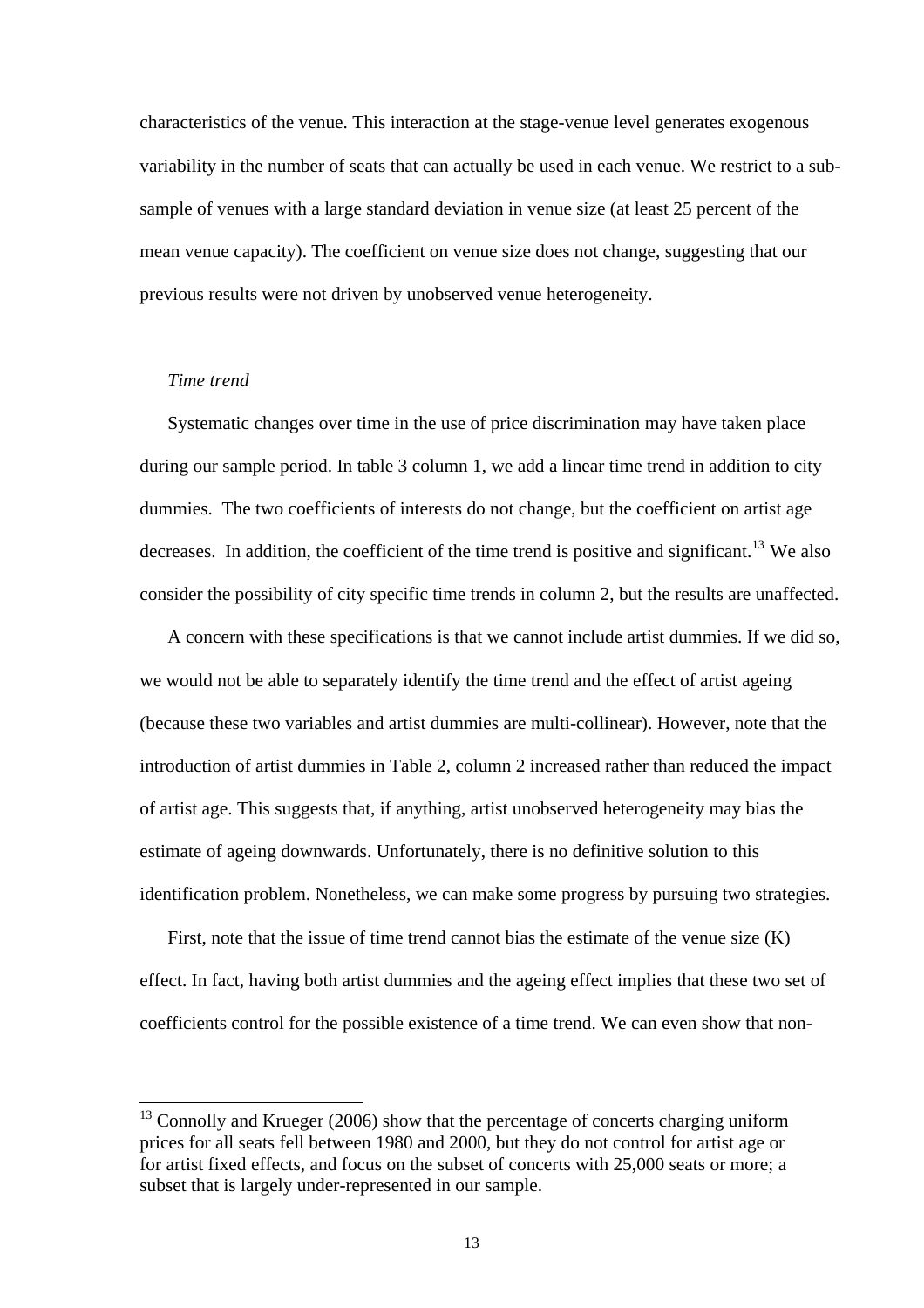linear time effects do not affect our inference, by including artist and year dummies (Table 3, column 3). The coefficient for venue capacity does not change and remains significant.

Second, we look for the existence of non-linear effects of age. Although the linear component of the age variable cannot be separately identified from a time trend once we control for artist fixed effects, we can still separately identify its non-linear component. The objective is no longer that of measuring the impact of ageing on the use of price discrimination, but rather of testing whether ageing affects the probability of price discrimination in a non-linear fashion.

There are two ways to motivate this approach. First, we can test for the existence of any non-linear age effect, suspending judgment concerning the relationship between A and the likelihood to price discriminate. Demonstrating the existence of non-linearities shows that A matters, as predicted by H2. Second, we can go back to the theoretical model and derive a prediction on the second derivative of the likelihood to price discriminate with respect to A. The basic intuition is that the probability to price discriminate is bounded from above, so the increasing relationship has to be concave for some values of A. In addition, we speculate that the impact of age on the probability to price discriminate is highest for relatively young artists, and then decreases with age because the largest increase in heterogeneity of fans is likely related to entry of an artist's audience into the labor force.

In Table 3, column 4, we add the age of the artist squared to the specification used in column 3. The coefficient of age squared is significantly different from zero at conventional confidence levels, suggesting the existence of non-linearities. In addition, the coefficient is negative, which is consistent with the hypothesis that the marginal impact of age is decreasing. In the next subsection, we allow for general non-linear specifications and show that the concavity of the relation is robust.

14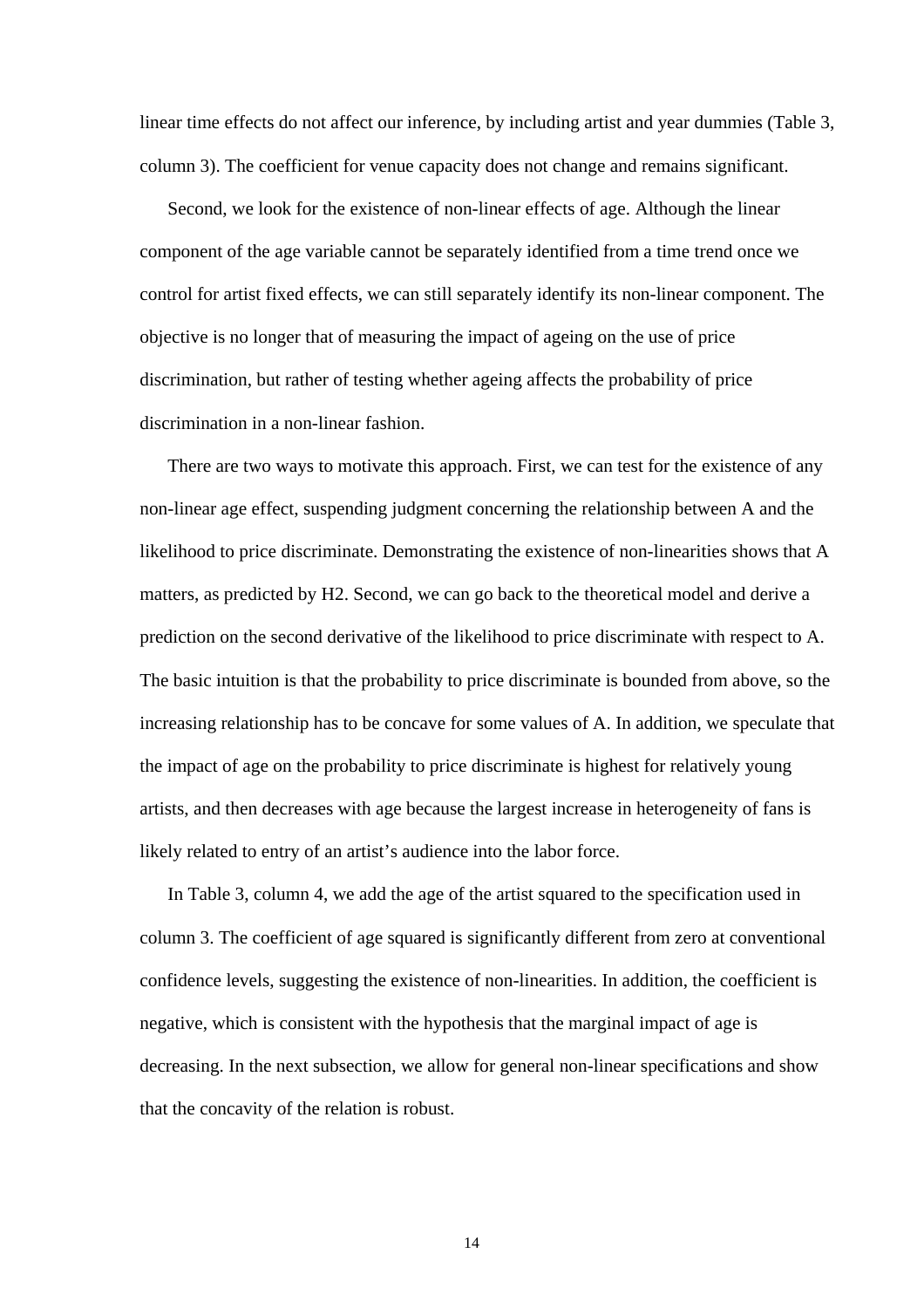# *Non-linear specifications*

 $\overline{a}$ 

We investigate in greater detail the possibility of non-linearities in the impact of artist age and venue size on the probability to price discriminate. We respectively classify the data into 11 groups based on venue size and 9 groups according to the age of the main artist.<sup>[14](#page-19-0)</sup> We then create one indicator variables for each group and replace the variables measuring age and venue size with these indicator variables in our linear probability model, including artist, city and year dummies (the excluded groups are for ages under 20, for capacity between 0 and 2,000 seats, and for the year 1992). Because the model is fully saturated (it includes only dummy variables for mutually exclusive groups for age, venue size, artist, city and year), there is no loss of generality using a linear probability model instead of a non-linear model such as the logit. In fact, the predicted probabilities are simply the average frequency of price discrimination for each combination of the dummy variables and cannot be outside the unit interval. Figure 3 and 4 plot the estimated coefficients, which are also reported in Table 4, column 1.

Figure 3 shows that the linear specifications in Table 2 and 3 do not conceal decreasing relations over significant intervals of venue capacity, even after controlling for the time trend. Figure 4 shows that the age of the artist has an impact on the probability to price discriminate after controlling for year fixed effects (this includes the possibility of a linear trend in the adoption of price discrimination). The coefficients for the age categories are all significantly different from zero at 10 percent confidence interval, with the exception of the age interval above 55, and jointly different from zero at conventional levels. The greatest marginal impact of age is very early in the career of an artist, between the "under 20" and the "20-25 years of age" categories. The probability to price discriminate is highest between the ages of 45 and

<span id="page-19-0"></span> $14$  Each age group covers five years, from 20 to 55, plus two additional category for artists younger than 20 and older than 55. Venue size groups cover 2,000 seats each, from 0 to 20,000, plus an additional category for capacity larger than 20,000 seats.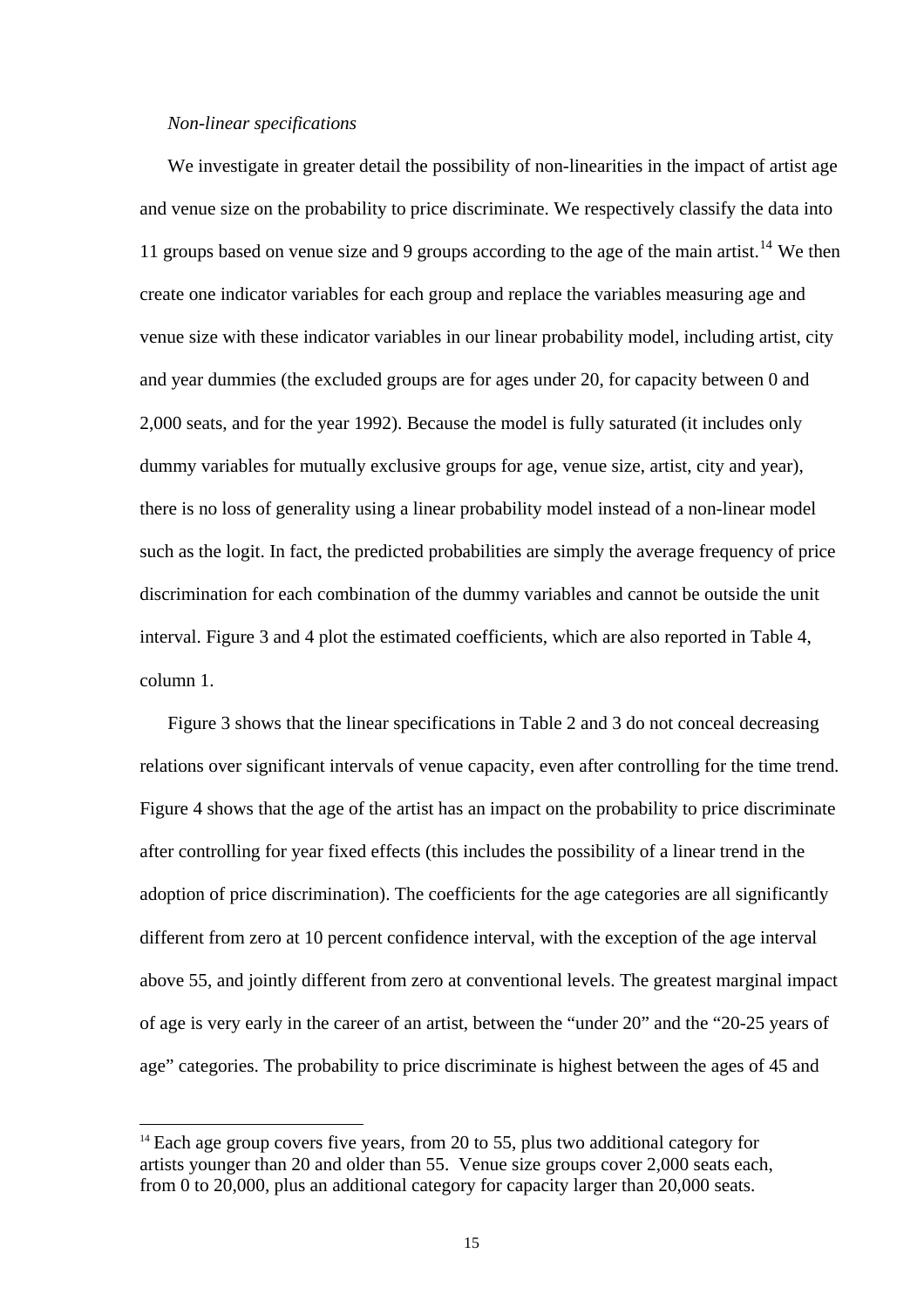50, with a small decline for the last category, 55 and up. This relation is generally consistent with the increasing and concave relation identified in the previous table.

# *Additional robustness*

 $\overline{a}$ 

One concern is that our age variable may reflect other trends related to the artist lifecycle. One may argue, for example, that older artists acquire experience with their audience and learn how to price discriminate over time.<sup>[15](#page-20-0)</sup> Artists may sell to the same consumers throughout their careers (no change in valuation heterogeneity) and still price discriminate only when they get older because they then know more about their audience composition. Since experience is correlated with age, it could bias our inference about the relation between age and the use of price discrimination.

Under the experience interpretation, however, artists would be more likely to price discriminate in markets where they have played more in the recent past. Holding experience constant, proxied by the number of concerts offered in a market in the past five years, for example, we can measure the impact of age on the probability to price discriminate. In Table 4, column 2, we include in the regression the number of concerts performed by the same band in the same city in the previous 5 years and the coefficient on artist age does not change relative to Table 2 column 3. The experience variable has a negative impact on the probability of price discrimination, but this result is driven by a small number of observations with large value for experience. If one drops the one percent of observations with larger values of the experience variable, the results are not significant. This suggests that, in general, local experience with one's audience does not significantly influence the decision to price discriminate.

<span id="page-20-0"></span> $15$  A related point is that concerts are experience goods and that, over time, fans learn how interested they are in a band. The amount of heterogeneity in valuation increases with the artist's past playing frequency.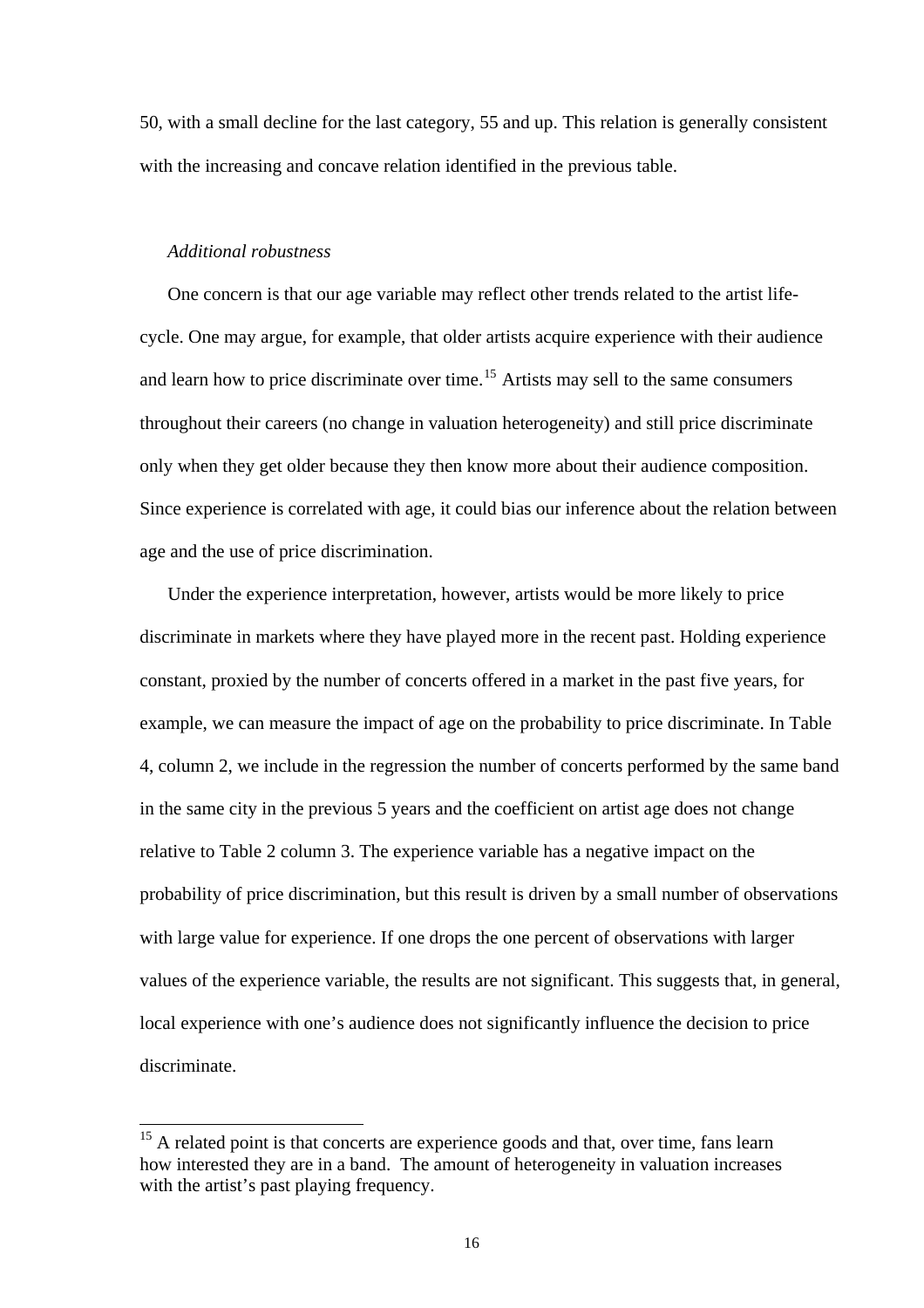There may be other changes that take place over the artist's life-cycle that affect the heterogeneity of the audience and thus the decision to price discriminate. For example, systematic changes in the artist's repertoire could have an independent impact on audience composition. We cannot exclude that such changes also contribute to the relationship between artist age and the likelihood to use price discrimination.

#### *Economics significance*

Venue capacity can have a significant impact on the likelihood to use price discrimination in our sample. For example, the non-linear estimate (presented in Figure 3), suggests that moving from a 5,000 seat venue to an 18,000 seat venue increases the probability to price discriminate by 13 percent. Using the more conservative coefficient from the linear model (0.003 in Table 2, column 3 and Table 3) suggests an increase of about 4 percent.

We find evidence that ageing influences the decision to price discriminate. We cannot, however, measure the linear impact of ageing unless we make some assumption on the type of unobserved heterogeneity that may be present. Under the assumption that there is no time trend, an upper bound is that the probability to price discriminate increases by 25 percent every 10 years (Table 2). Assuming that there is a time trend, but excluding the possibility for artists' unobserved heterogeneity, gives an estimate of 8 percent (Table 3).

#### **4-Summary**

This paper uses a large dataset on concerts for popular music to investigate whether sellers are more likely to use  $2<sup>nd</sup>$  degree price discrimination when it is more profitable to do so. The theory predicts that older artists and artists performing in larger venues should be more likely to price discriminate. The intuition is that larger venues imply greater differential in product quality and older artists face older audiences with more diverse age distribution

17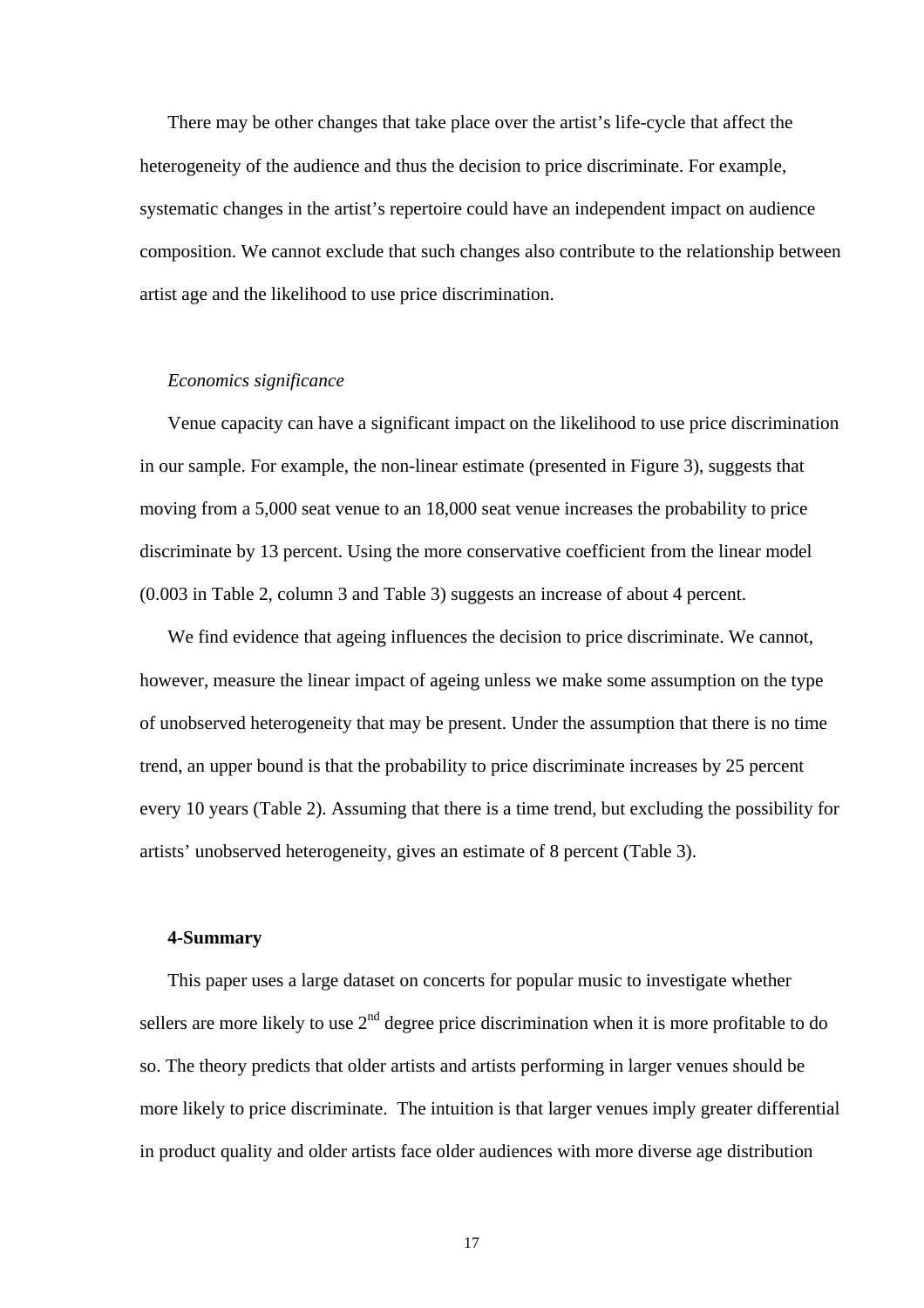(both young and old audience members). The evidence shows that venue capacity and artist age increase the probability of using price discrimination as predicted by the theory.

This study leaves several questions for future research. First, it would be interesting to review the trend in the use of price discrimination by measuring changes in the magnitude of price discrimination. One way to measure the intensity of price discrimination would be to use the difference between the maximum and minimum prices for a given concert, as in Connolly and Kruger (2006). Second, although most artists use just one or two seating categories, some artists use three or even four. Investigating what determines the number of seating categories raises new theoretical and econometric issues that are beyond the scope of this paper.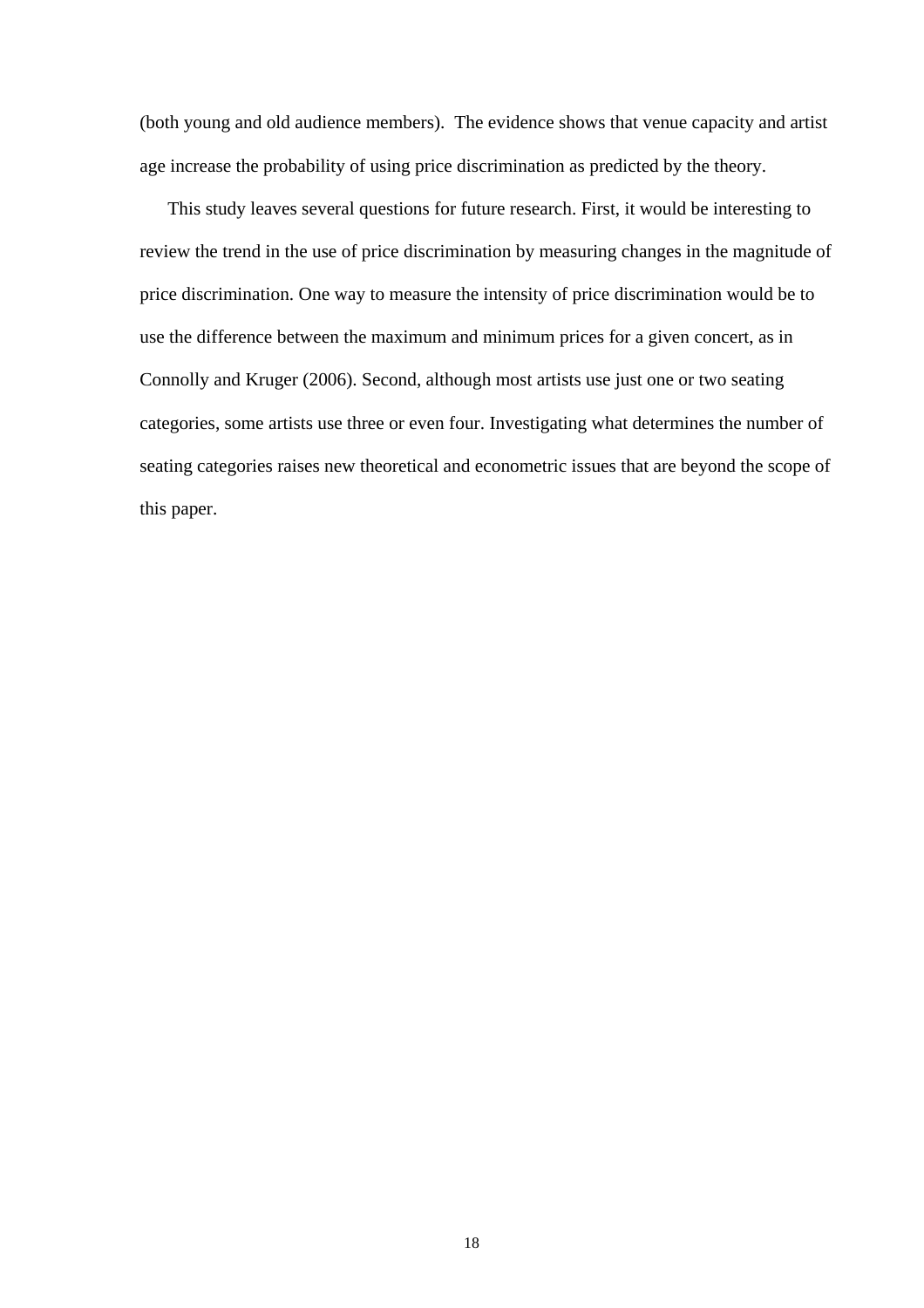# **References**

Anderson, Eric T, and James Dana. (2008). "Integrating Models of Price

Discrimination." Mimeo, Northwestern.

Busse, M. R. and M. Rysman (2005): "Competition and Price Discrimination in Yellow

Pages Advertising." RAND Journal of Economics, 36, 378–390.

Connolly, Marie and Alan B. Kruger (2006), "Rockonomics: The Economics of Popular

Music." Handbook of the Economics of Art and Culture.

Clerides, Sofronis. (2004) "Price Discrimination with Differentiated Products: Definition and Identification." Economic Inquiry 42(3), 402-412.

Clerides, Sofronis and Antonis Michis. (2007) "Market Concentration and Nonlinear

Pricing: Evidence from Detergent Prices in Six Countries." Mimeo, University of Cyprus.

Morris B. Holbrook, and R. M. Schindler, 'Some Exploratory Findings on the

Development of Musical Tastes,' Journal of Consumer Research, 16 (1989), 119-124.

Huntington, Paul (1993). "Ticket Pricing Policy and Box Office Revenue."

Journal of Cultural Economics 17(1) : 71-87.

Leslie, Phillip and Alan Sorensen. "The Welfare Effects of Ticket Resale." Mimeo, GSB, Stanford University.

Miravete, Eugenio. (2007). "The Limited Gains from Complex Tariffs." CEPR

Discussion Paper No. 4235.

Music Week. (2007). "Classic Rock Just Keeps on Rollin'". March 10.

Mussa, M., and S. Rosen (1978) "Monopoly and Product Quality," Journal of Economic Theory 18: 301-317.

Nevo, A. and Wolfram, C. (2002). "Why do Manufacturers Issue Coupons? An Empirical Analysis of Breakfast Cereals," Rand Journal of Economics, 33, 319-339.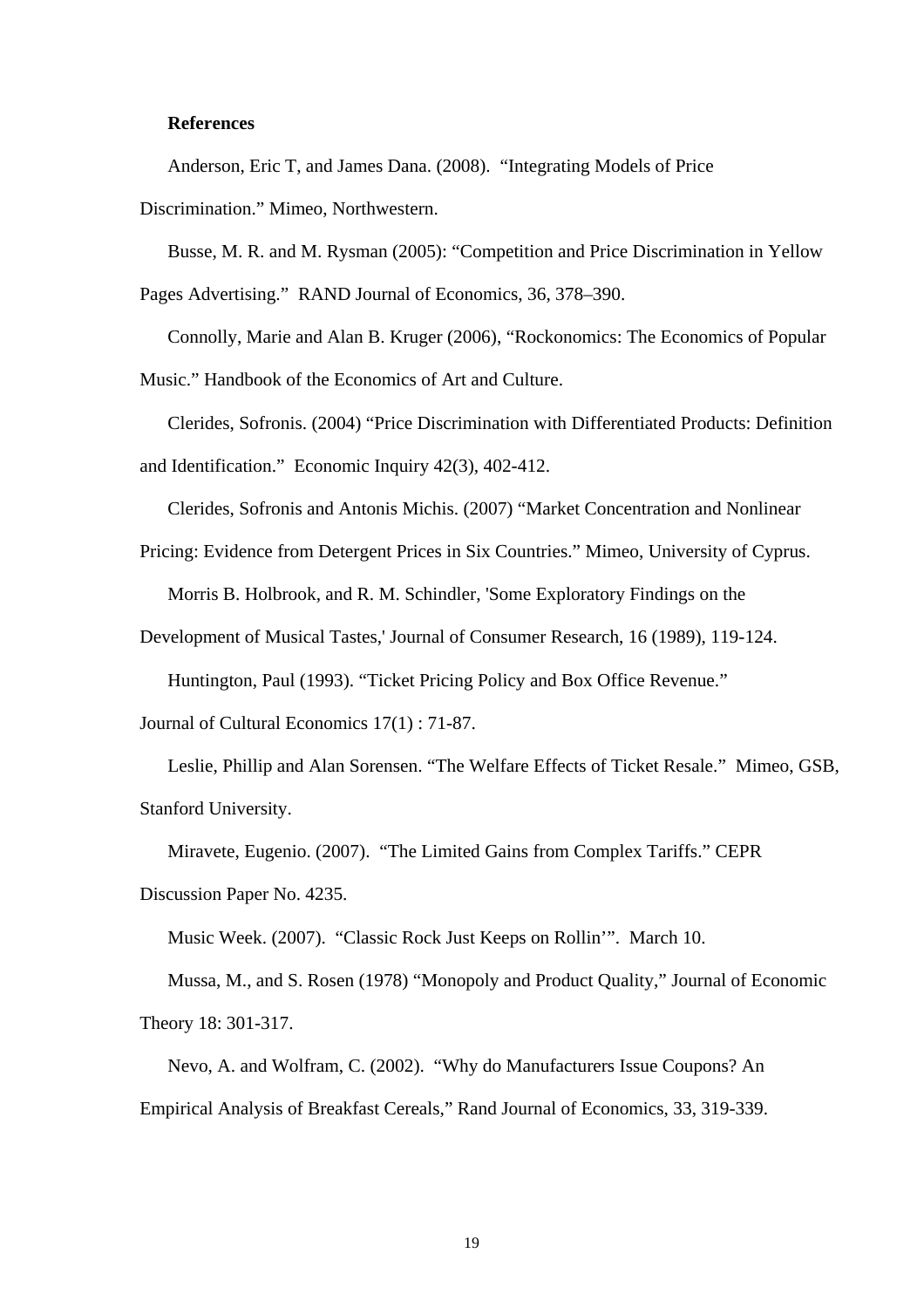North, A. C. and Hargreaves, D. J. (1995). "Eminence in pop music." Popular Music and Society, 19, 41-66.

Rosen, Sherwin and Andrew Rosenfield. 1997. "Ticket Pricing." Journal of Law and Economics. 40:2, pp. 351-76.

Shepard, Andrea. "Price Discrimination and Product Configuration," Journal of Political Economy, 99 (1991): 30-53.

Shuker, Roy. (2007) Understanding Popular Music Culture. Routledge. 3<sup>rd</sup> edition.

Sweetland, Phil. "The Loyalty of Country Music Fans Knows No Age Limits." New

York Times. June 3.

Waddell, Ray, Rich Barnet, and Jake Berry. 'This business of concert promotion and touring.' Billboard Books, 2007.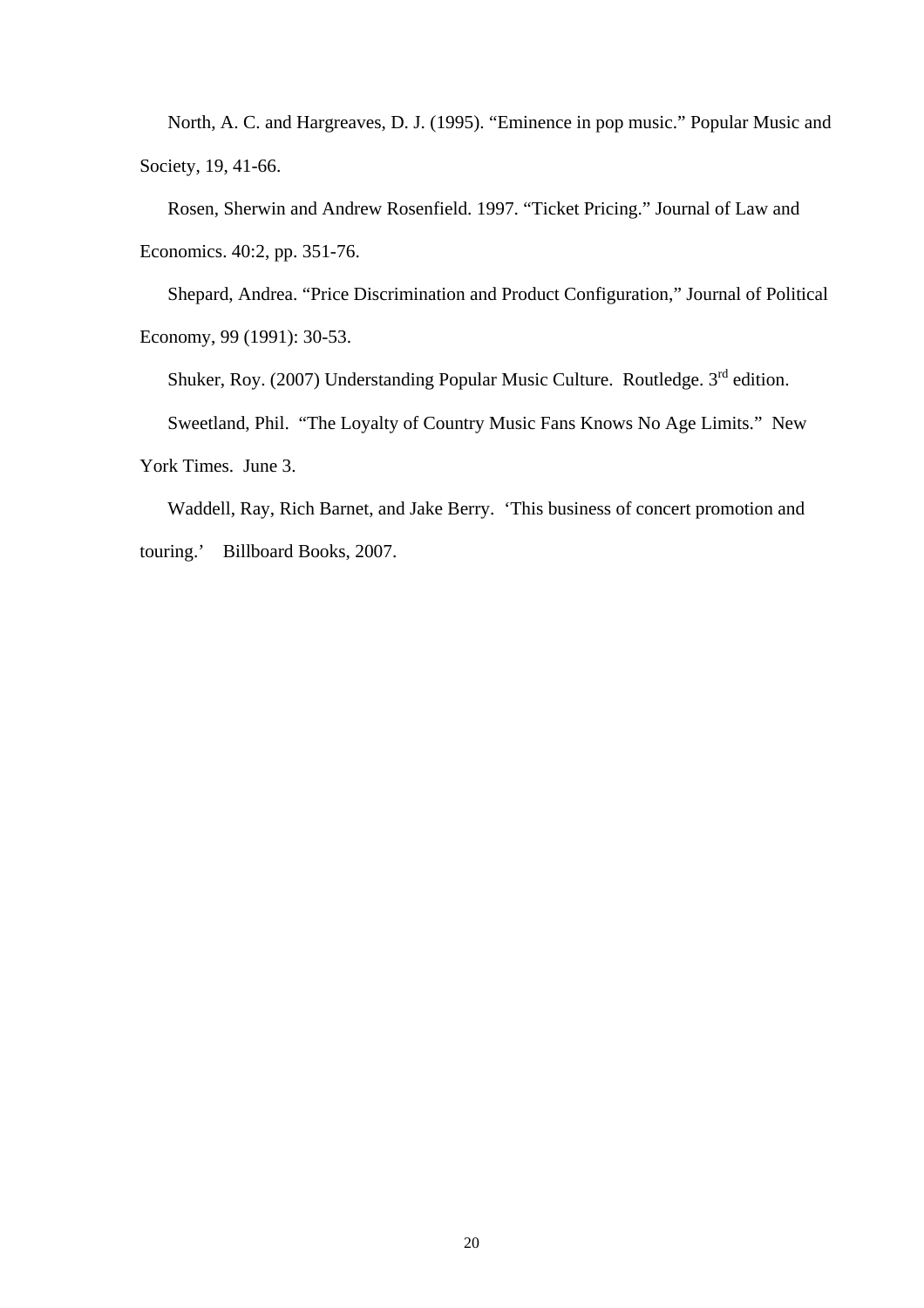

Figure 1. The frequency of price discrimination by venue size

Note: venue size is reported on the horizontal axis. Data grouped by venue size, intervals of 1,000 seats up to 19,000; then 20,000 and larger.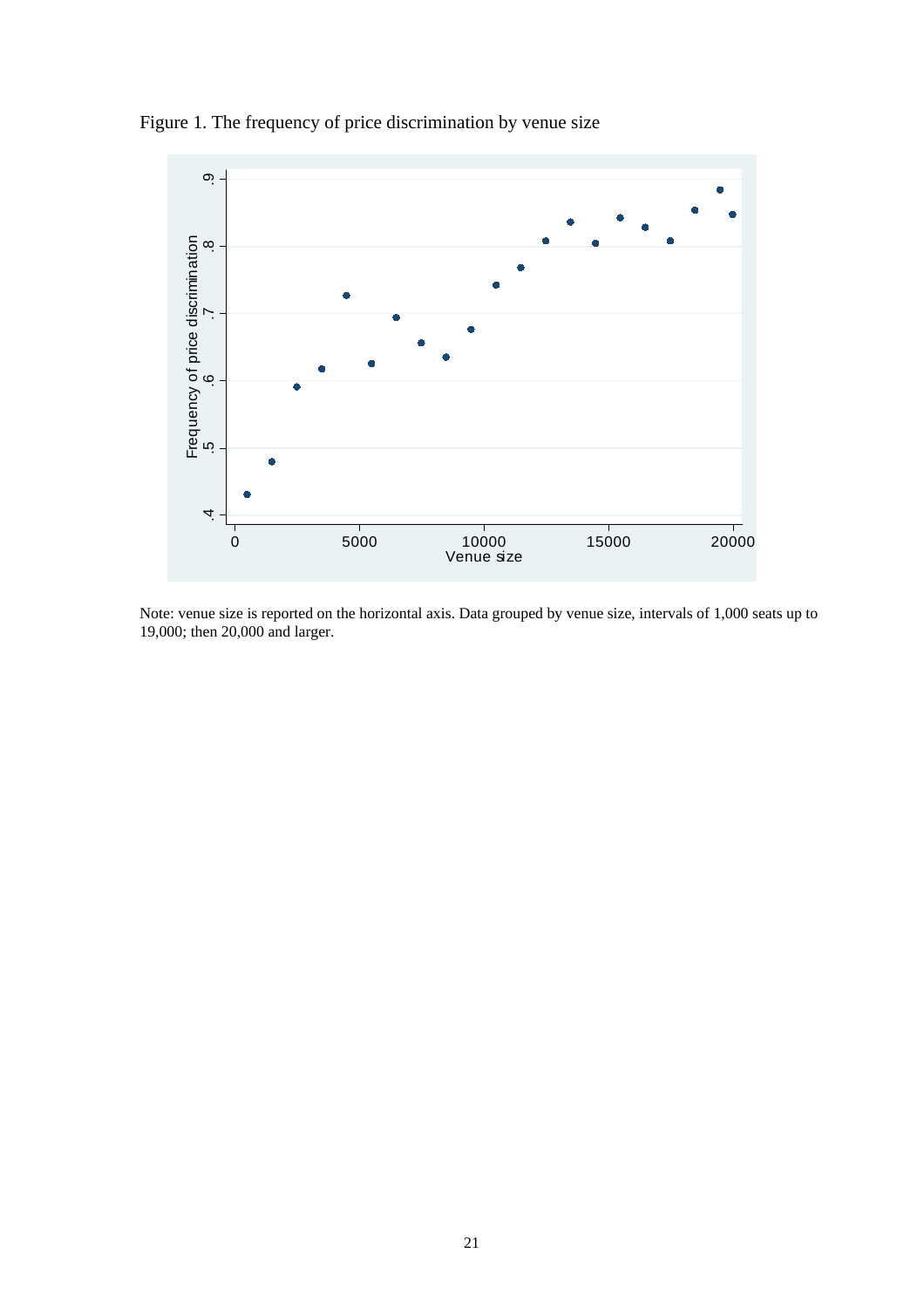

Figure 2. Frequency of price discrimination by age of the main artist

Note: Age of the artist is reported on the horizontal axis. Concerts with artist younger than 23 are grouped in one category.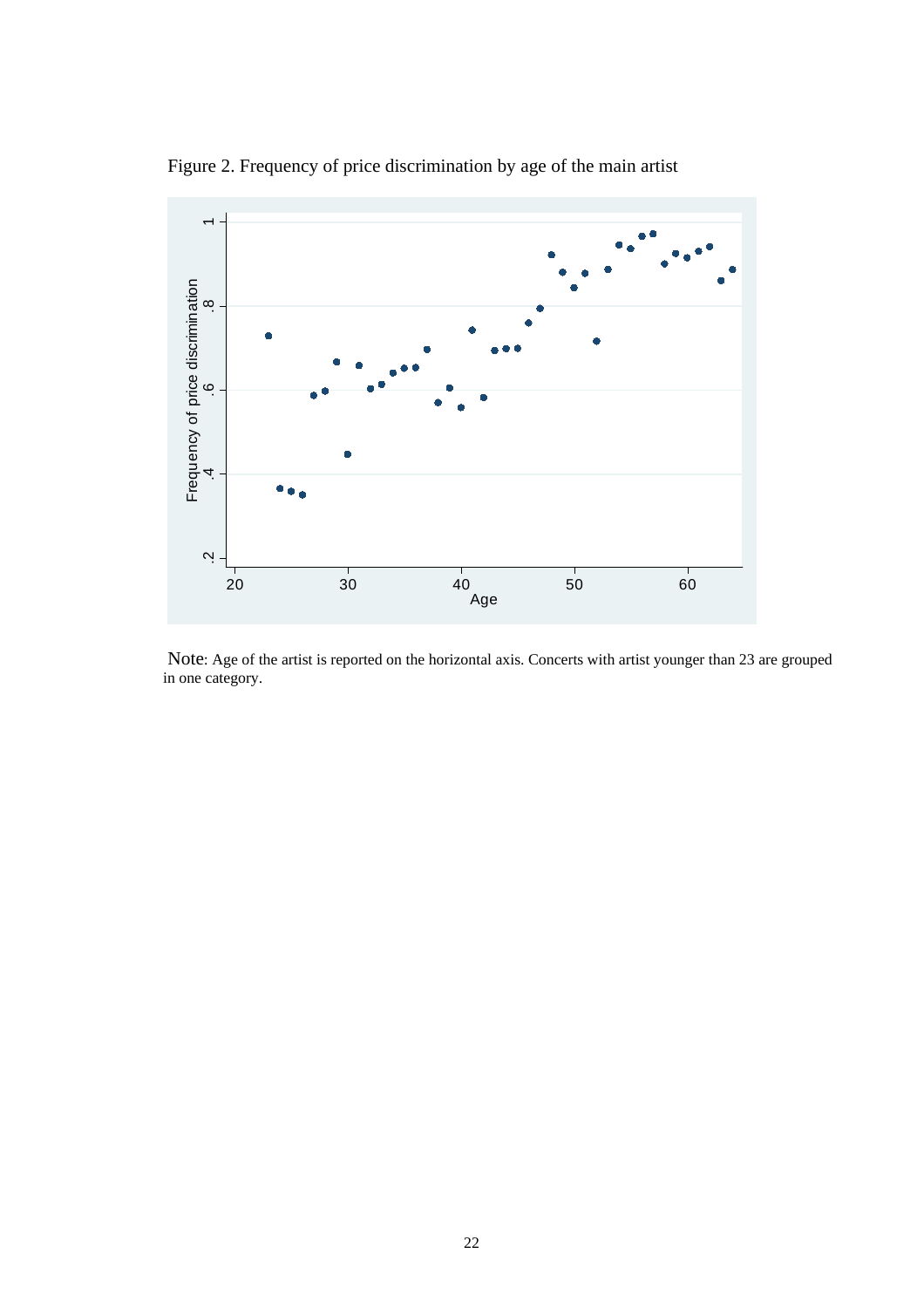



Note: the figure reports the estimated coefficients of a linear probability model with indicator variables for 10 venue size brackets (and a 90 percent confidence interval). The model also includes indicator variables for 8 age brackets, artist, city and year dummies. Each age group covers 2,000 seat intervals, 0 to 20,000 seats, plus one additional category for venues larger than 20,000. On the horizontal axis we report the midpoint of the interval for each category. The omitted category is for venue size between 0 and 2,000. Venues larger than 20,000 are grouped together and assigned a value of 22,000.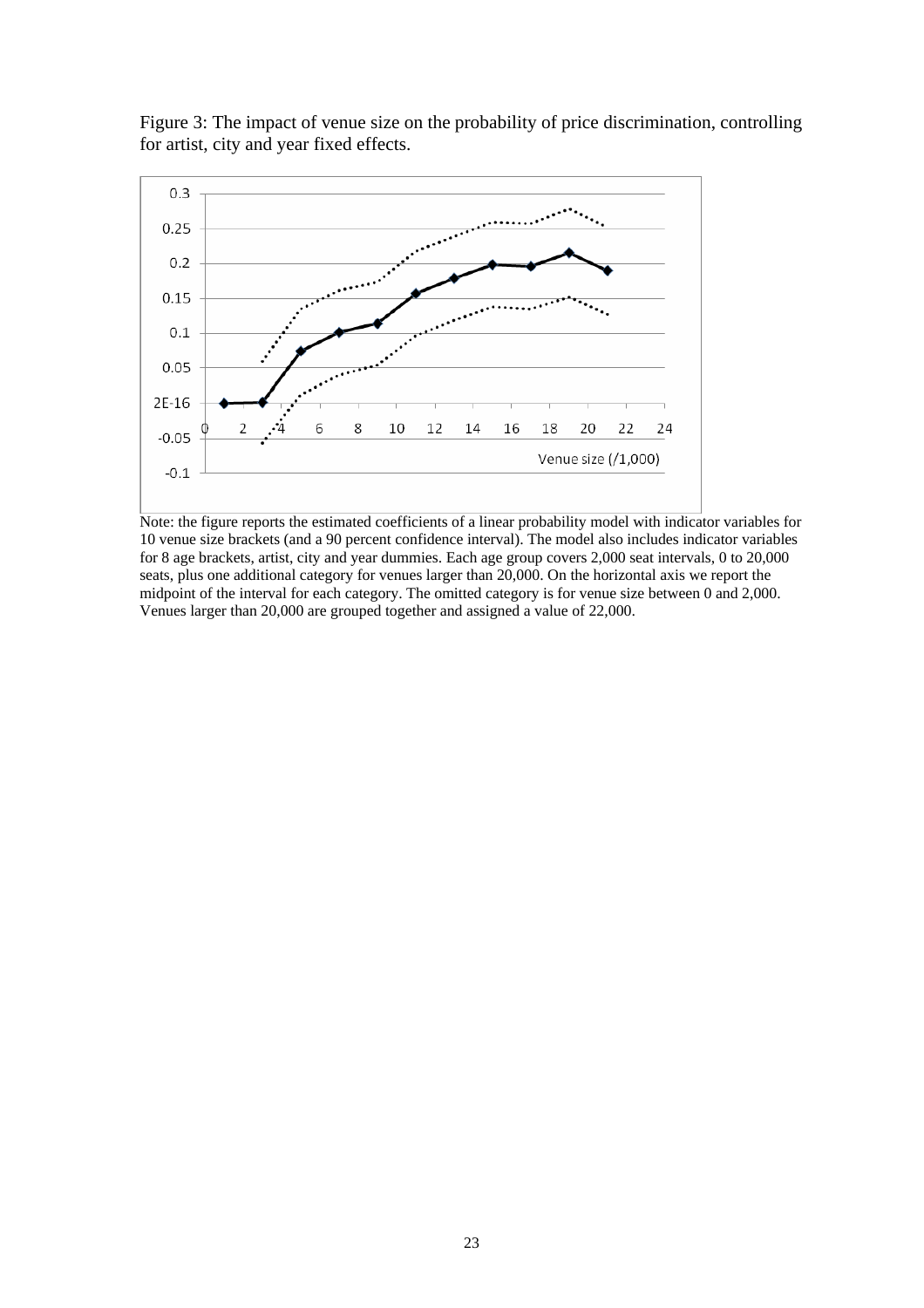

Figure 4: The impact of age on the probability of price discrimination, controlling for artist, city and year fixed effects.

Note: the figure reports the estimated coefficients of a linear probability model with indicator variables for 8 age brackets (and 90 percent confidence interval). The model also includes indicator variables for 10 venue size brackets, artist, city and year dummies. Each age group covers five-year intervals from 20 to 55, plus two additional categories for artists under 20 and over 55. The midpoint of the interval for each category is reported on the horizontal axis. The over-55 category is assigned a value of 57.5. The under-20 category (omitted in the regression) is assigned a value of 17.5.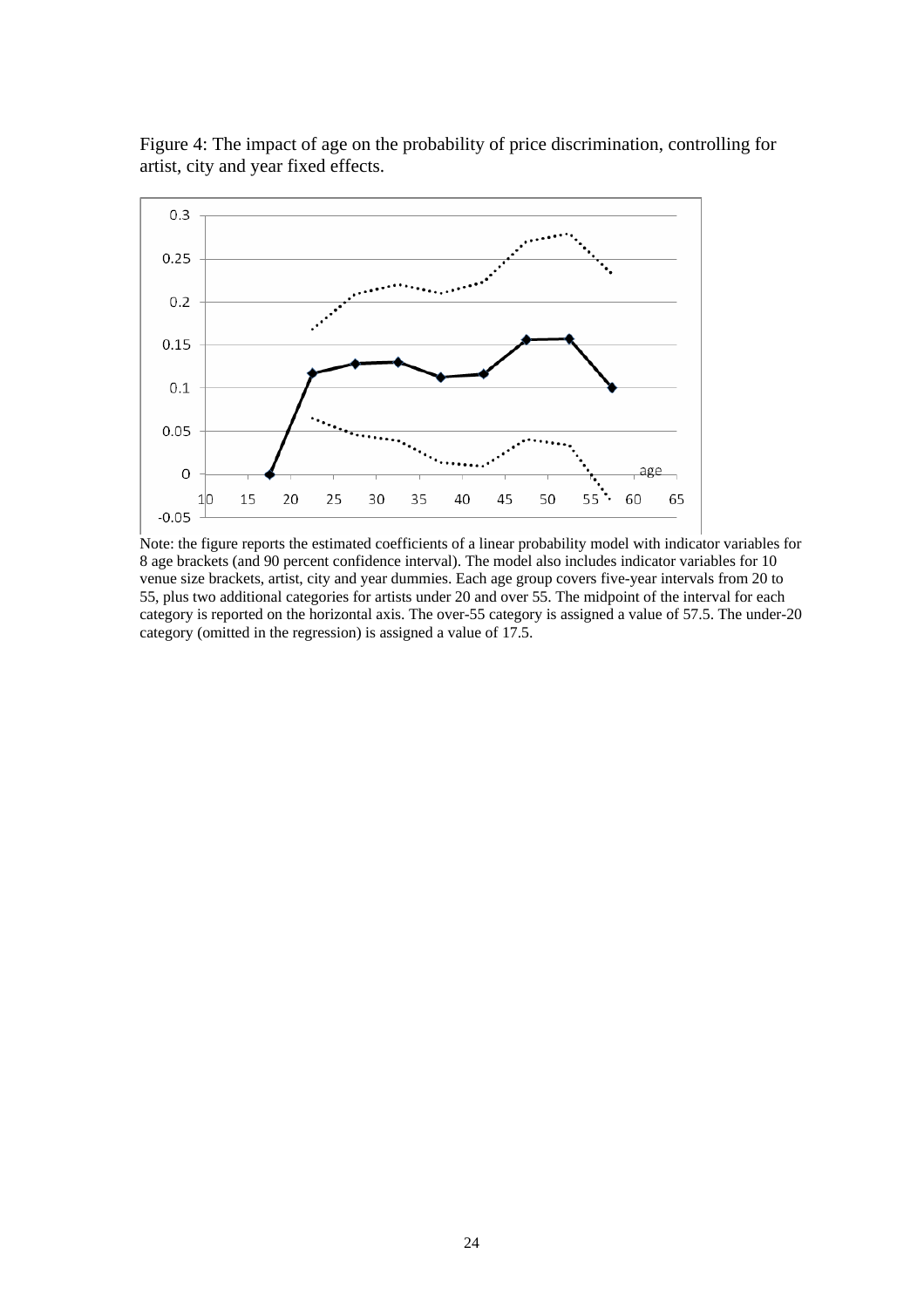| and artist-city parts (18,289 Observations). |                  |         |                |          |          |        |        |
|----------------------------------------------|------------------|---------|----------------|----------|----------|--------|--------|
|                                              | mean             | sd      | p10            | p25      | p50      | p75    | p90    |
| <b>Overall Sample</b>                        |                  |         |                |          |          |        |        |
| Age of the artist                            | 43               | 11      | 29             | 35       | 43       | 51     | 56     |
| Size of the venue                            | 12,988           | 8,895   | 3,436          | 7,131    | 12,037   | 17,016 | 20,236 |
| Within-artist variability                    |                  |         |                |          |          |        |        |
| Number of observations for                   |                  |         |                |          |          |        |        |
| each artist                                  | 275              | 135     | 126            | 184      | 260      | 339    | 396    |
| Career length                                |                  |         |                |          |          |        |        |
| (Max age - min age)                          | 11               | 3       | 6              | 11       | 12       | 13     | 13     |
| Capacity- (mean capacity)                    | $\boldsymbol{0}$ | 12,576  | $-9,139$       | $-5,612$ | $-1,943$ | 3,198  | 10,101 |
| Within-city variability                      |                  |         |                |          |          |        |        |
| Number of observations                       | 128              | 91      | 19             | 57       | 112      | 186    | 270    |
| Age - (mean age)                             | $\boldsymbol{0}$ | 10      | $-14$          | $-8$     | 1        | 8      | 13     |
| Capacity - (mean capacity)                   | $\boldsymbol{0}$ | 12,576  | $-9,139$       | $-5,612$ | $-1,943$ | 3,198  | 10,101 |
| Within-city-year variability                 |                  |         |                |          |          |        |        |
| Number of observations                       | 11               | $\,8\,$ | $\overline{2}$ | 5        | 9        | 15     | 20     |
| $Age - (mean age)$                           | $\boldsymbol{0}$ | 9       | $-12$          | $-6$     | $\Omega$ | $\tau$ | 12     |
| Capacity – (mean capacity)                   | $\boldsymbol{0}$ | 11,688  | $-9,214$       | $-3,852$ | $-144$   | 1,578  | 6,602  |
| Within-venue variability                     |                  |         |                |          |          |        |        |
| Number of observations                       | 53               | 45      | 5              | 17       | 43       | 78     | 113    |
| $Age - (mean age)$                           | $\mathbf{0}$     | 10      | $-13$          | $-7$     | $\Omega$ | 7      | 12     |
| Capacity – (mean capacity)                   | $\mathbf{0}$     | 9,418   | $-6,013$       | $-2,598$ | $-437$   | 796    | 3,986  |

Table 1. Variability in the age of the artist and venue capacity within artist, city, year, venue and artist-city pairs (18,285 observations).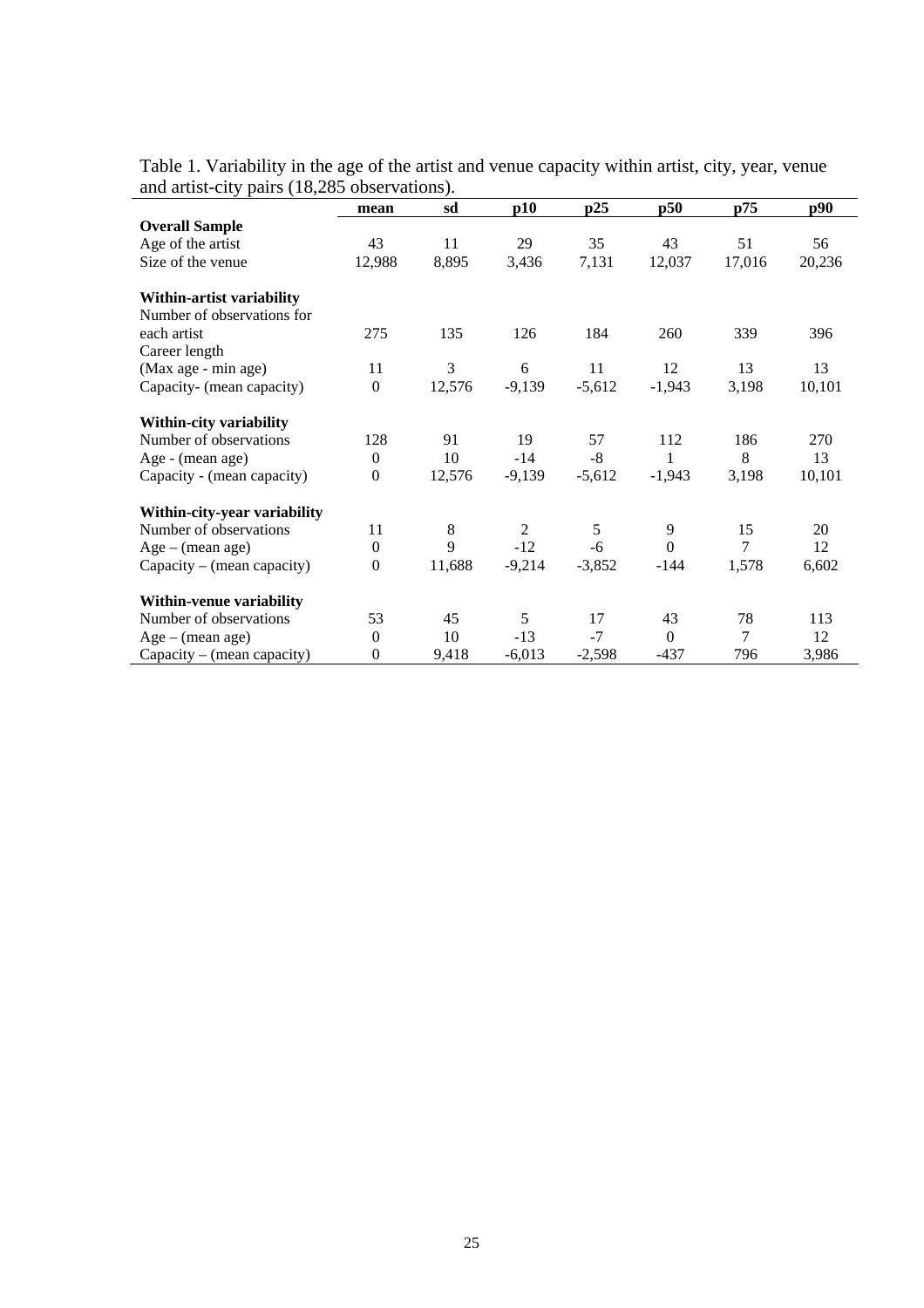|                      | $\left(1\right)$ | (2)         | (3)         | (4)         | (5)        |
|----------------------|------------------|-------------|-------------|-------------|------------|
| Artist's age         | $0.011***$       | $0.024***$  | $0.023***$  | $0.021***$  | $0.023***$ |
|                      | (0.000)          | (0.001)     | (0.001)     | (0.002)     | (0.004)    |
| Venue size $(1,000)$ | $0.0058***$      | $0.0072***$ | $0.0031***$ | $0.0037***$ | $0.003*$   |
|                      | (0.0014)         | (0.0016)    | (0.0012)    | (0.0015)    | (0.002)    |
| Artist f.e.?         |                  | Yes         | Yes         | Yes         | Yes        |
| City f.e.?           |                  |             | Yes         | Yes         |            |
| Artist-City f.e.?    |                  |             |             | Yes         |            |
| Venue f.e.?          |                  |             |             |             | Yes        |
| <b>Observations</b>  | 18,285           | 18,285      | 18,285      | 18,285      | 4,483      |
| R-squared            | 0.09             | 0.30        | 0.40        | 0.74        | 0.55       |

Table 2. The impact of the age of the artist and size of the venue on price discrimination (linear probability model)

Note: The dependent variable is equal to one if more than one price category is used and otherwise equal to zero. In column 5, we consider only venues whose standard deviation of venue capacity is at least 25 percent of the mean capacity of the venue. In column 4 we include dummy variables for pairs of artists and cities. Robust standard errors in parentheses, clustered by venue. The logit marginal effects are reported in the appendix. \* significant at 10%; \*\* significant at 5%; \*\*\* significant at 1%.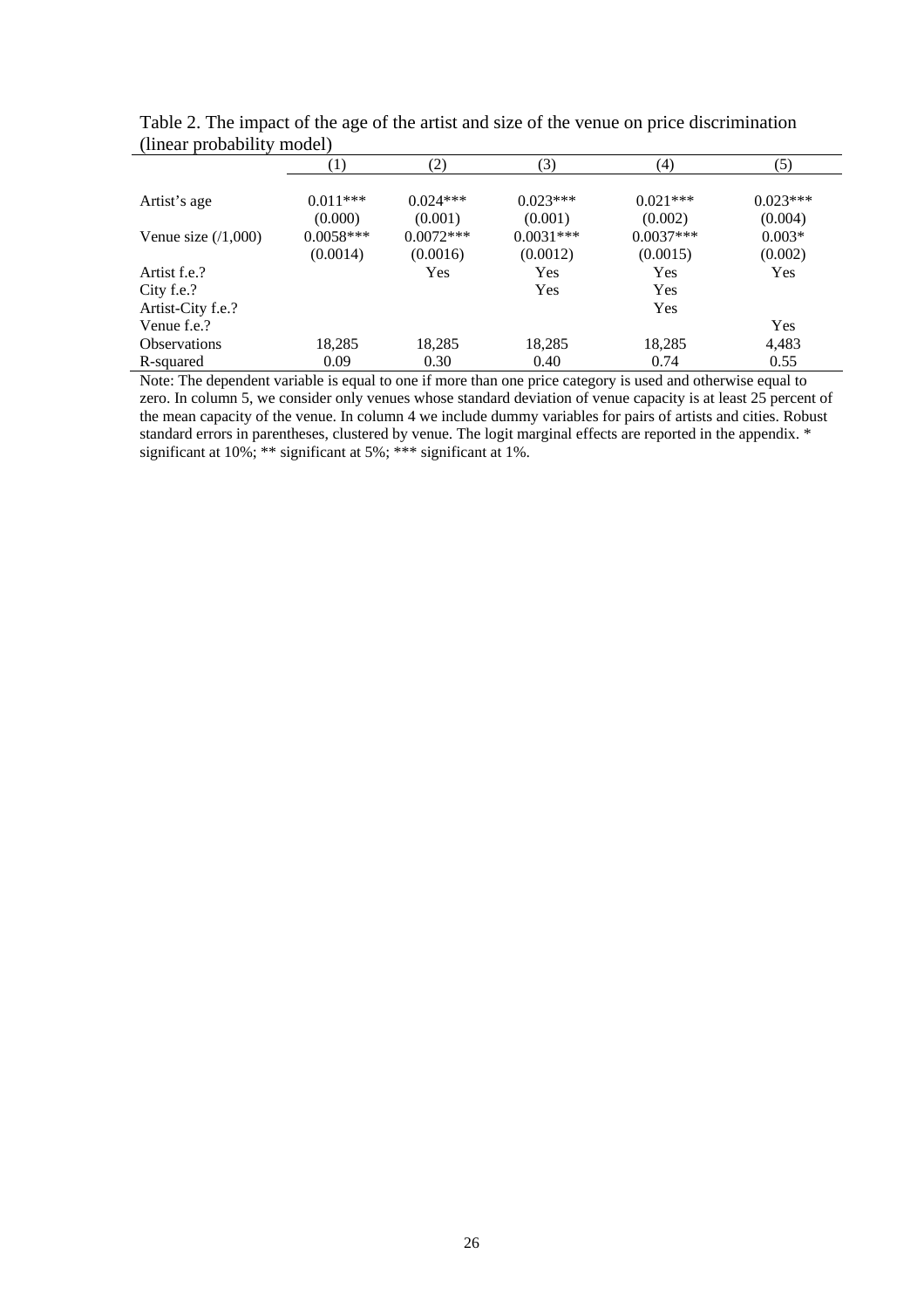|                      | (1)         | (2)         | (3)         | (4)             |
|----------------------|-------------|-------------|-------------|-----------------|
|                      |             |             |             |                 |
| Artist's age         | $0.0088***$ | $0.008***$  |             |                 |
|                      | (0.0004)    | (0.0004)    |             |                 |
| Venue size $(1,000)$ | $0.0023**$  | $0.0029***$ | $0.0031***$ | $0.0027**$      |
|                      | (0.0010)    | (0.0010)    | (0.0012)    | (0.0012)        |
| Year                 | $0.0177***$ |             |             |                 |
|                      | (0.0015)    |             |             |                 |
| Artist's age squared |             |             |             | $-0.000302$ *** |
|                      |             |             |             | (0.000063)      |
| Artist f.e.?         |             |             | Yes         | Yes             |
| City f.e.?           | Yes         | Yes         | Yes         | Yes             |
| Year f.e.?           |             |             | Yes         | Yes             |
| City specific trend? |             | Yes         |             |                 |
| <b>Observations</b>  | 18,285      | 18,285      | 18,285      | 18,285          |
| R-squared            | 0.38        | 0.30        | 0.41        | 0.41            |

Table 3. The impact of the age of the artist and size of the venue on price discrimination: additional results (linear probability model)

Note: The dependent variable is equal to one if more than one price category is used and otherwise equal to zero. The variable Year takes integer values between 1992 and 2005. When a city specific trend is included, we add the interactions between Year and the city dummy variables. Robust standard errors are in parentheses, clustered by venue. The logit marginal effects are reported in the appendix. \* significant at 10%; \*\* significant at 5%; \*\*\* significant at 1%.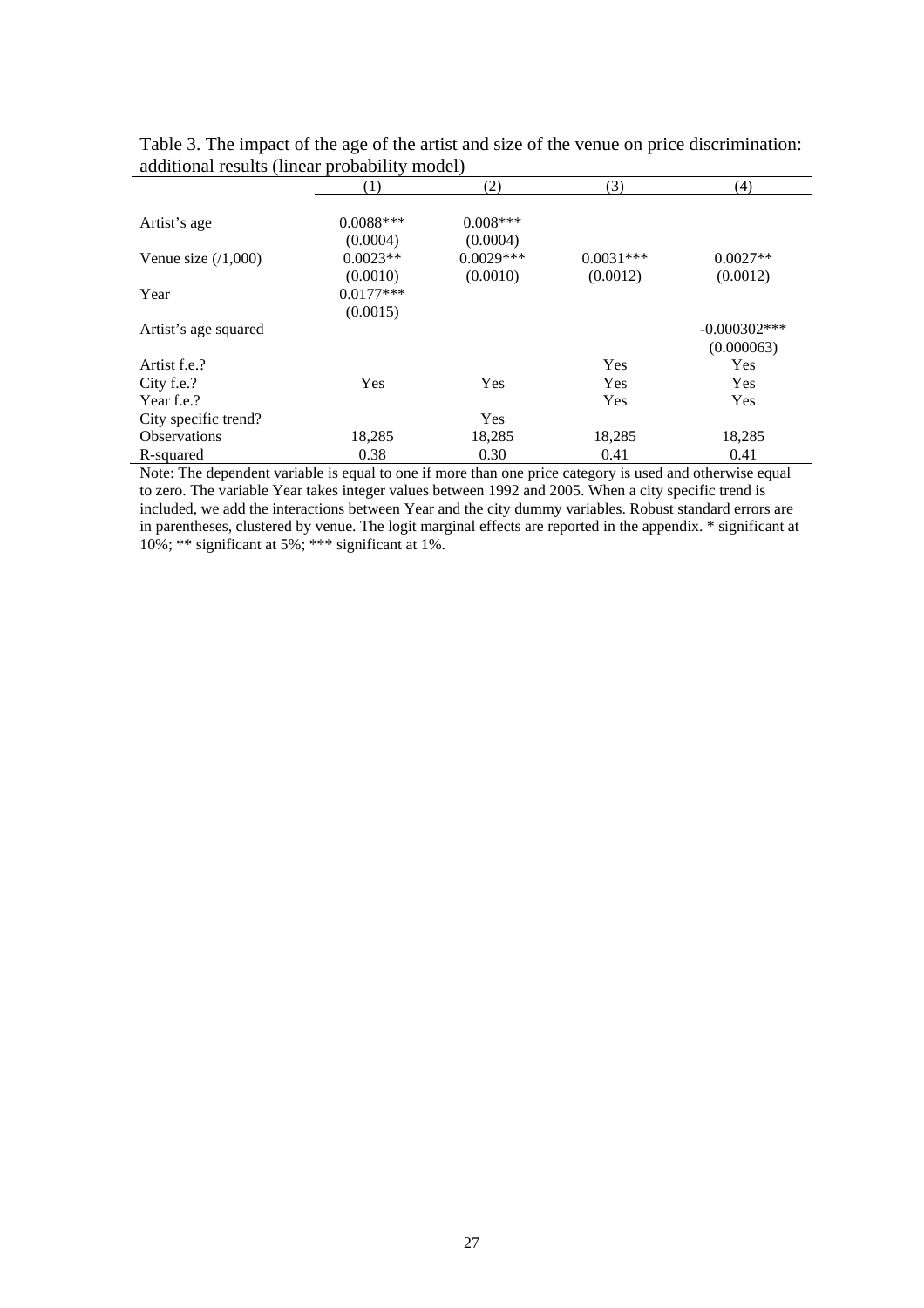|                                        | (1)                   | (2)         |
|----------------------------------------|-----------------------|-------------|
| Artist's age                           |                       | $0.024***$  |
|                                        |                       | (0.002)     |
| Venue size $(1,000)$                   |                       | 0.002       |
|                                        |                       | (0.002)     |
| Number of concerts by the same band    |                       |             |
| in the same city (in previous 5 years) |                       | $-0.002***$ |
|                                        |                       | (0.004)     |
| Artist's age squared                   |                       |             |
|                                        |                       |             |
| Age 20-25                              | $0.117***$            |             |
|                                        | (0.031)<br>$0.128**$  |             |
| Age 25-30                              | (0.050)               |             |
| Age 30-35                              | $0.130**$             |             |
|                                        | (0.055)               |             |
| Age 35-40                              | $0.112*$              |             |
|                                        | (0.060)               |             |
| Age 40-45                              | $0.116*$              |             |
|                                        | (0.065)               |             |
| Age 45-50                              | $0.156**$             |             |
|                                        | (0.070)               |             |
| Age 50-55                              | $0.157**$             |             |
|                                        | (0.074)               |             |
| Age 55 plus                            | 0.100                 |             |
|                                        | (0.081)               |             |
| Venue size 2,000-4,000                 | 0.002                 |             |
|                                        | (0.035)               |             |
| Venue size 4,000-6,000                 | $0.074**$             |             |
|                                        | (0.037)               |             |
| Venue size 6,000-8,000                 | $0.101***$            |             |
| Venue size 8,000-10,000                | (0.037)<br>$0.114***$ |             |
|                                        | (0.036)               |             |
| Venue size 10,000-12,000               | $0.157***$            |             |
|                                        | (0.037)               |             |
| Venue size 12,000-14,000               | $0.179***$            |             |
|                                        | (0.037)               |             |
| Venue size 14,000-16,000               | 0.198***              |             |
|                                        | (0.037)               |             |
| Venue size 16,000-18,000               | $0.196***$            |             |
|                                        | (0.037)               |             |
| Venue size 18,000-20,000               | $0.215***$            |             |
|                                        | (0.038)               |             |
| Venue size 20,000 plus                 | $0.190***$            |             |
|                                        | (0.038)               |             |
| Artist f.e.?                           | Yes                   | Yes         |
| City f.e.?                             | Yes                   | Yes         |
| Year f.e.?                             | Yes                   |             |
| Observations                           | 18,285                | 12,512      |
| R-squared                              | 0.43                  | 0.42        |

Table 4. The impact of the age of the artist and size of the venue on price discrimination: controlling for previous experience and semi-parametric specification (linear probability model)

Note: The dependent variable is equal to one if more than one price category is used and otherwise equal to zero. In column 1, we include dummy variables for 8 intervals of the age variable, and 10 dummy variables for venue size. The estimated coefficients and the 90 percent confidence intervals are reported in Figure 3-4. In column 2, we only consider concerts after 1996. Robust standard errors in parentheses, clustered by venue. \* significant at 10%; \*\* significant at 5%; \*\*\* significant at 1%.